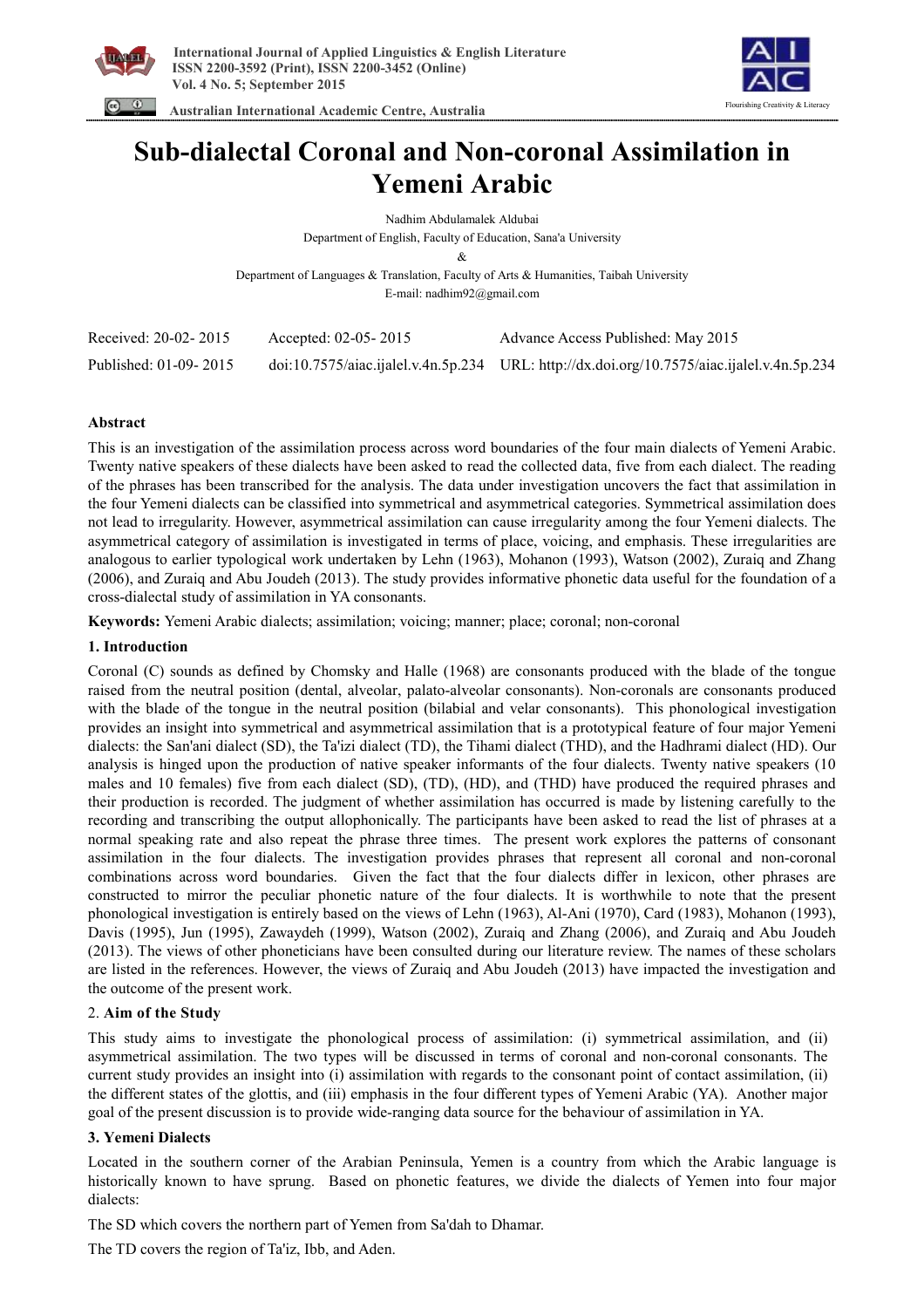## The THD covers the western areas beginning from Hajja until Mocha.

The HD covers the western region which includes Mareb, Shabwa, Abyan, Hadhramout, and Al-Mahra.

It goes without saying that within each category a lot of differences can be traced. However, the most important distinctive feature is the similarity on the phonetic level. Behnstedt as cited in Versteegh (2004) differentiates the following main areas: the Tihama dialects; the k- dialects; the South-east Yemenite dialects; the dialects of the central plateau (e.g. the dialect of Sana'a); the dialects of the southern plateau; the dialects of the northern plateau; and the North-east Yemenite dialects. But even this subdivision is not a comprehensive depiction of the entire area there are many mixed zones, and some of the areas will probably have to be subdivided when more data become known.

| $\rm No$     | <b>Description</b>                              | <b>SA</b>                  | <b>TD</b>                                             | ${\bf SD}$                                            | HD                         | <b>THD</b>                 | <b>Sub-dialectal variations</b>                      |
|--------------|-------------------------------------------------|----------------------------|-------------------------------------------------------|-------------------------------------------------------|----------------------------|----------------------------|------------------------------------------------------|
| $\mathbf{1}$ | voiced bilabial plosive                         | $\mathbf b$                | $\rm b$                                               | $\mathbf b$                                           | $\rm b$                    | $\mathbf b$                | $[p']$ in SD                                         |
| 2            | voiceless denti-alveolar plosive                | t                          | $\mathbf t$                                           | t                                                     | t                          | t                          |                                                      |
| 3            | voiceless pharyngealized denti-alveolar plosive | $\mathfrak{t}^{\varsigma}$ | $\mathfrak{t}^{\varsigma}$                            | $\mathfrak{t}^{\varsigma}$                            | $\mathfrak{t}^{\varsigma}$ | $\mathfrak{t}^{\varsigma}$ | In some TD's variations, [t]                         |
| 4            | voiced denti-alveolar plosive                   | d                          | d                                                     | d                                                     | $\mathbf d$                | $\rm d$                    |                                                      |
| 5            | voiceless velar plosive                         | $\mathbf k$                | $\mathbf{k}$                                          | k                                                     | $\underline{k}$            | $\mathbf k$                |                                                      |
| 6            | voiceless velar plosive                         | d3                         | $\boldsymbol{g}$                                      | фz                                                    | <b>dz</b>                  | $\mathfrak g$              |                                                      |
| 7            | voiceless uvular plosive                        | $\mathbf q$                | $\mathbf q$                                           | $\boldsymbol{g}$                                      | ${\bf G}$                  | qk                         |                                                      |
| 8            | voiceless glottal stop                          | λ                          | 5                                                     | $\mathbf{c}$                                          | $\mathbf{c}$               | 5                          |                                                      |
| 9            | voiced pharyngealized denti-alveolar plosive    | đ                          | $\overline{\phantom{0}}$                              | $\overline{\phantom{0}}$                              | $\blacksquare$             | $\overline{a}$             | $\frac{d}{dx}$ replaced by $\frac{d}{dx}$ in all Ds. |
| 10           | voiced bilabial nasal                           | m                          | m                                                     | m                                                     | m                          | m                          |                                                      |
| 11           | voiced denti-alveolar nasal                     | n                          | n                                                     | n                                                     | n                          | n                          |                                                      |
| 12           | voiceless labiodental fricative                 | $\mathbf f$                | $\mathbf f$                                           | $\mathbf f$                                           | $\mathbf f$                | $\mathbf f$                |                                                      |
| 13           | voiceless dental fricative                      | θ                          | $\boldsymbol{\theta}$                                 | $\boldsymbol{\theta}$                                 | $\boldsymbol{\theta}$      | $\boldsymbol{\theta}$      | / $t/$ in Aden                                       |
| 14           | voiced dental fricative                         | ð                          | ð                                                     | ð                                                     | $\eth$                     | ð                          |                                                      |
| 15           | voiced pharyngealized dental fricative          | $\eth^{\varsigma}$         | $\eth^s$                                              | $\delta^{\varsigma}$                                  | $\eth^{\varsigma}$         | $\delta^{\varsigma}$       |                                                      |
| $16\,$       | voiceless alveolar fricative                    | S                          | ${\bf S}$                                             | $\bf S$                                               | ${\bf S}$                  | $\mathbf S$                |                                                      |
| 17           | voiceless pharyngealized alveolar fricative     | $S^{\varsigma}$            | $\textbf{s}^{\varsigma}$                              | $\textbf{s}^{\varsigma}$                              | $\textbf{s}^{\varsigma}$   | $\mathbf{s}^{\varsigma}$   |                                                      |
| 18           | voiced alveolar fricative                       | Z                          | $\mathbf{Z}% ^{T}=\mathbf{Z}^{T}\times\mathbf{Z}^{T}$ | $\mathbf{Z}% ^{T}=\mathbf{Z}^{T}\times\mathbf{Z}^{T}$ | z                          | Z                          |                                                      |
| 19           | voiceless postalveolar fricative                | $\int$                     | $\int$                                                | $\int$                                                | $\int$                     | $\int$                     |                                                      |
| 20           | voiceless uvular fricative                      | χ                          | $\chi$                                                | $\chi$                                                | $\chi$                     | $\chi$                     |                                                      |
| 21           | voiced uvular fricative                         | R                          | R                                                     | R                                                     | R                          | $\mathbf R$                | /q/ in Abyan                                         |
| 22           | voiceless pharyngeal fricative                  | ħ                          | ħ                                                     | ħ                                                     | ħ                          | ħ                          |                                                      |
| 23           | voiced pharyngeal fricative                     | $\varsigma$                | $\varsigma$                                           | $\varsigma$                                           | $\varsigma$                | 5                          |                                                      |
| 24           | voiceless glottal fricative                     | h                          | h                                                     | h                                                     | h                          | $\mathbf h$                |                                                      |
| 25           | voiced alveolar trill                           | $\mathbf r$                | $\mathbf r$                                           | $\mathbf{r}$                                          | $\mathbf r$                | $\mathbf r$                |                                                      |
| 26           | voiced alveolar lateral                         | $\mathbf{l}$               | $\mathbf{l}$                                          | $\mathbf{1}$                                          | $\mathbf{1}$               | $\mathbf{l}$               |                                                      |
| 27           | voiced palatal approximant                      | j                          | j                                                     | $\mathbf{j}$                                          | j                          | j                          |                                                      |
| 28           | voiced labio-velar approximant                  | W                          | W                                                     | W                                                     | W                          | W                          |                                                      |

Table 1. Consonant phonemes of all Ds compared to Standard Arabic (SA)

Table 1. lists the phonemes inventories of the four main dialects. The differences are allophonic. The HD /k/ is produced as a retracted [k], and /q/ is pronounced as [G]. The THD voiceless uvular plosive /q/ is pronounced as a mixture of /k/ and /q/, a velarized [qk]. All the YDs do not pronounce the voiced denti-alveolar plosive / $d$ / as it is the case in the Levantine or the Hijazi dialects. It is replaced by  $\delta$ <sup>8</sup>. The voiced pharyngeal fricative  $\delta$ *S*/ is produced in THD as a voiceless glottal stop [ʔ]. Thus, words such as /ʕalam/, (flag) /ʕaalim/, (scholar), /ʕajn/, (eye) are pronounced in THD as [ʔalam] (pain in SA), [ʔaalim] (causing pain in SA) and [ʔajn], (where in SA) respectively. Other phonemes are pronounced more or less the same with some allophonic variations related to the degree of pharyngealization and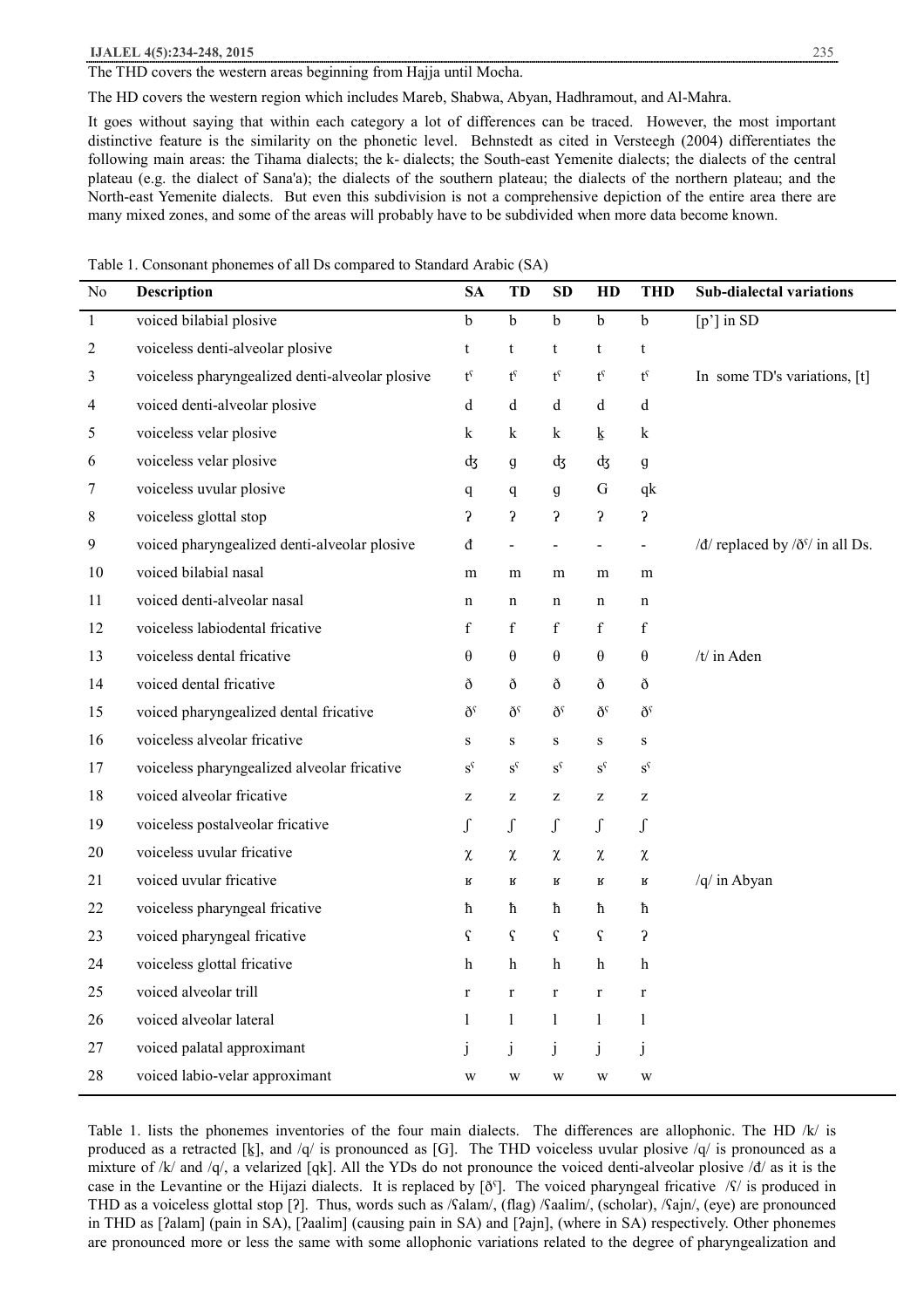allophonic variations. For example,  $/p/$  is produced as [p'] before silence, and /t<sup>°</sup>/ is pronounced as a dark [d] in SD. / $\theta$ / is pronounced as  $[t]$  in Aden (a variation of TD) due to the influence of Indian languages.  $/k$  is produced as  $[q]$  in Abyan, (a variation of HD), and in Raymah ( a variation of THD). In Yafea and Abyan (HD) and in Raymah and Osaab (THD), /d/ is pronounced with the blade of the tongue against the postalveolar rather than alveolar ridge.

# **4. What is assimilation?**

Assimilation is one type of phonological processes such as dissimilation, deletion, epenthesis, metathesis and vowel reduction (Dobrovolsky and Katamba (1996). For Crystal (1991:65), assimilation is the "influence exercised by one sound segment upon the articulation of another, so that the sounds become more alike, or identical". In the view of Abercrombie (1980), juxtapositional assimilations involves "changes in pronunciation which take place under certain circumstances at the ends and the beginnings of words (changes at word 'boundaries, that is to say) when these words occur in connected speech, or in compounds'. For example, the word "is" and the word [ʃi:] is pronounced [ʃi:]; but when these two words come together in the phrase (is she), they are often pronounced [if [i:] rather than [iz [i:]" (ibid:136). Conversely, phonological assimilation which is a connected speech feature bordering on another juxtaposed feature in a segment in less careful speech has been examined as a purely linguistic phenomenon (Kohler 1991 and 1992, Mohanan 1993, Hansson 2001, Rose & Walker 2004, Jun 1995 & 2005).

Phonological assimilation arises either across word boundaries or within word boundaries. It may occur intervocalically, inter-consonantly, or among segmental features. Assimilation is accompanied with a wide range of phonological features such as nasalization, air stream mechanism, point of contact, degree of voicing, vowel height and vowel rounding, and. The phenomenon is attested in many languages (Arabic, English, Korean, Catalan, and many other languages). Assimilation is explained by different phonological theories such as feature geometry theory, underspecification theory, and by generative phonology. In OT, it is taken as the competition between Faithfulness and Markedness constraints for both articulatory and perceptual constraints (Steriade 1995 and 2001, Myers 1997, and Boersma 1998).

Assimilation is not compulsory in many languages, including Arabic: that is to say a speaker may, if he chooses, avoid making them. However, this phonological process usually happens in connected speech by speakers without paying attention to their articulation. When they are made, however, they have the impact, regardless if they are regressive or progressive, of producing some economy of effort in the utterance of a sequence of words. The results of assimilation are to reduce the number, or the extent, of the movements and adjustments that the speech–producing organs have to perform in the transition from one word to the next. Assimilation saves effort by means of three different types of changes in the sequence of speech-producing movements. These different types of changes include:

- (i) the state of the glottis and movement of articulators,
- (ii) velic action, and movement of articulators, and
- (iii) pharyngealization and movement of articulators.

# **5. Categories of assimilation**

There are two major categories of assimilation: (i) symmetrical and (ii) asymmetrical. These are discussed below.

# *5.1 Symmetrical assimilation*

# 5.1.1 /n/ cases

Assimilation in YA is an attested phonological process. YA is marked by the above three types of assimilation. However, assimilation which involves the movement of articulation is more common than the other types:

| (1) | /man rabbuk/ | $\rightarrow$ | /marrabbuk/ | (who's your Lord?)    |
|-----|--------------|---------------|-------------|-----------------------|
|     | /man li:/    | $\rightarrow$ | /mal li:/   | (who's my supporter?) |

The examples in (1) show that the sound  $/n/$  loses its nasality and totally assimilates with the adjacent segment. Consider the following examples:

| (2) | /man qallak/                    | $\rightarrow$ | /manqallak/                           | (who told you?) |
|-----|---------------------------------|---------------|---------------------------------------|-----------------|
|     | $/min \theta$ alaa $\theta$ ah/ | $\rightarrow$ | $/$ min $\theta$ alaa $\theta$ ah $/$ | (from three)    |

The examples in (2) illustrate that the  $/n$  loses its nasality partially and becomes velar  $\lceil n \rceil$  in the first example while it becomes interdental [n̪] in the second example. However, the uvular /q/ becomes more advanced and is influenced by the sound /ŋ/ in the first example, while the sound /θ/ becomes partially nasalized as a result of the adjacent /n/. Assimilation which involves successive movements of two different articulators is replaced by the movement of one articulator only.

Below is a discussion of assimilation of the sound /n/ in connection with the three different types mentioned above:

*(i) Assimilation concerning the state of the glottis and movement of articulators* 

Let us consider the following data in (3):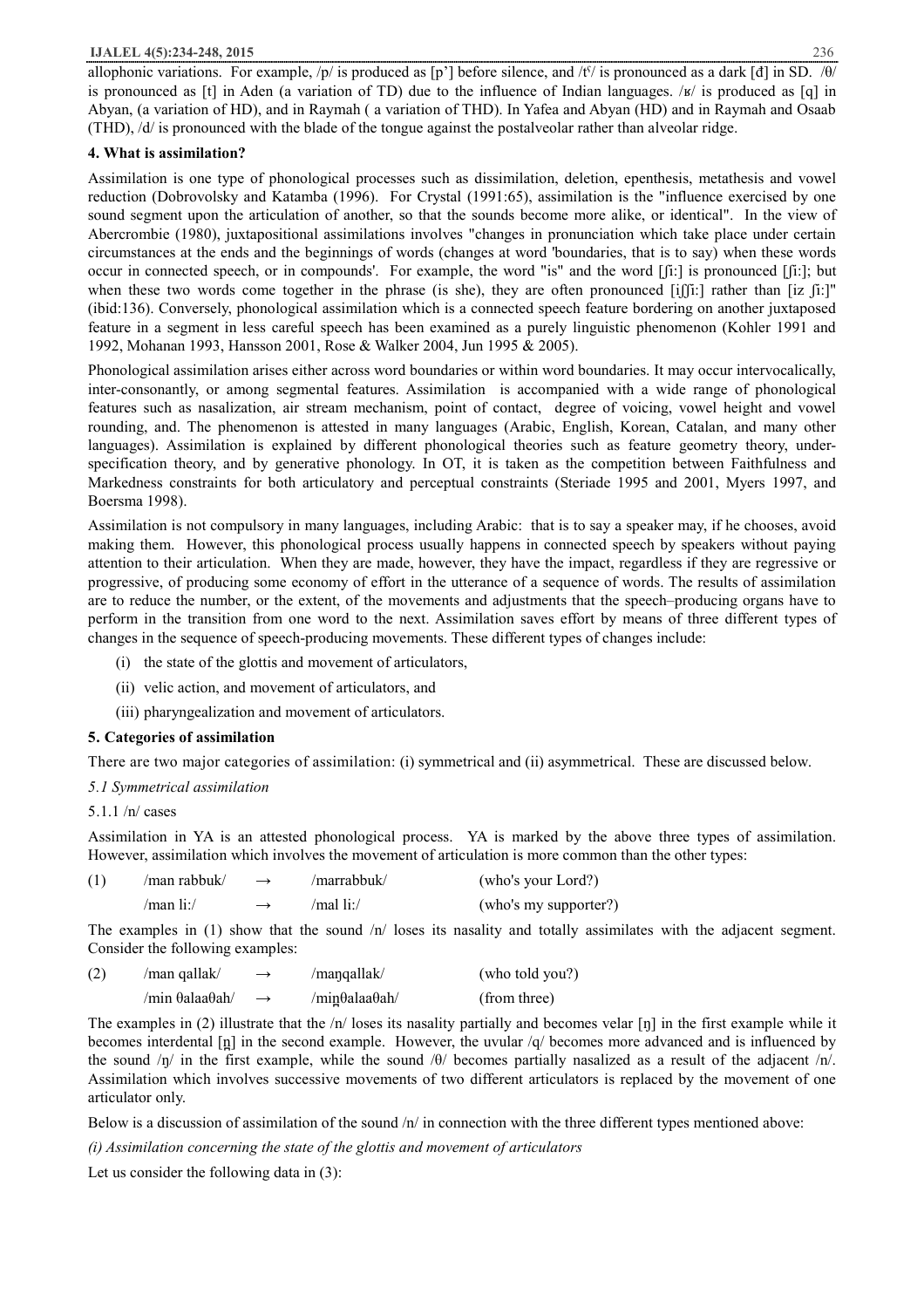| (3)       |      |       | Table 2. Assimilation of $/n/$ to coronals |              |                |             |    |
|-----------|------|-------|--------------------------------------------|--------------|----------------|-------------|----|
|           | $n+$ | sound | example                                    | gloss        | sort of change | output      |    |
|           |      | θ     | min $\theta$ alaa $\theta$ a               | out of three | $1+3$          | minθalaaθah |    |
|           |      | f     | min fein                                   | from where   | $1 + 3$        | mimfein     |    |
|           |      |       | min faaf                                   | who saw      | $1 + 3$        | minf faaf   |    |
| +voiced   |      |       | -voiced                                    |              |                | -voiced     |    |
| +alveolar |      |       | +dental                                    |              | ##             | +dental     | ## |
| +nasal    |      |       | +fricative                                 |              |                | +fricative  |    |

Based on the production of all informants of the four dialects, we can produce a phonological rule for the alveolar in complete assimilation with the dental sound, namely: when the voiced  $/n/$  is followed by the voiceless  $/θ/$ , it loses its nasality, becomes voiceless, and completely assimilates with the dental sound.

Another phonological rule can be deduced from our informants about the alveolar  $/n/$ , namely: when the voiced  $/n/$  is followed by the voiceless /f/, it loses its nasality, becomes voiceless, and completely assimilates with the labiodental sound.

| +voiced   |                   | -voiced      |    |  | -voiced      |    |
|-----------|-------------------|--------------|----|--|--------------|----|
| +alveolar | $\longrightarrow$ | +labiodental | ## |  | +labiodental | ## |
| +nasal    |                   | +fricative   |    |  | +fricative   |    |

Our informants have led us to a third phonological rule for the alveolar in complete assimilation with the postalveolar

 $/$ f/, namely: when the voiced  $/$ n/ is followed by the voiceless  $/$ f/, it loses its nasality, becomes voiceless, and completely.

| $+voiced$ |               | -voiced       |    | -voiced    |  |
|-----------|---------------|---------------|----|------------|--|
| +alveolar | $\rightarrow$ | +postalveolar | ## | +dental    |  |
| +nasal    |               | +fricative    |    | +fricative |  |

*(ii) Assimilation concerning the velic action and movement of articulators* 

Let us consider the following data in (4):

(4) Table 3. Assimilation of /n/ to dorsals

|           | $\mathbf n$<br>$^{+}$ | sound | example    | gloss         | sort of change | output     |
|-----------|-----------------------|-------|------------|---------------|----------------|------------|
|           |                       | g     | mangam     | mine          | 3              | mangam     |
|           |                       | k     | min kallam | who talked to | 3              | min kallam |
|           |                       | q     | min qara?  | who read      | 3              | min qara?  |
| +voiced   |                       |       | +voiced    |               |                | +voiced    |
| +alveolar |                       |       | +velar     |               | ##             | +velar     |
| $+$ nasal |                       |       | +plosive   |               |                | +plosive   |

A phonological rule can be deduced from our informants about the alveolar /n/, namely: when the voiced /n/ is followed by the voiced /g/, it completely assimilates and becomes velar.

| +voiced   |                   | -voiced   |    | -voiced  |    |
|-----------|-------------------|-----------|----|----------|----|
| +alveolar | $\longrightarrow$ | $+$ velar | ## | +velar   | ## |
| +nasal    |                   | +plosive  |    | +plosive |    |

Based on the production of all informants of the four dialects, we can introduce a phonological rule for the alveolar in complete assimilation with the voiceless velar sound, namely: when the voiced /n/ is followed by the voiceless /k/, it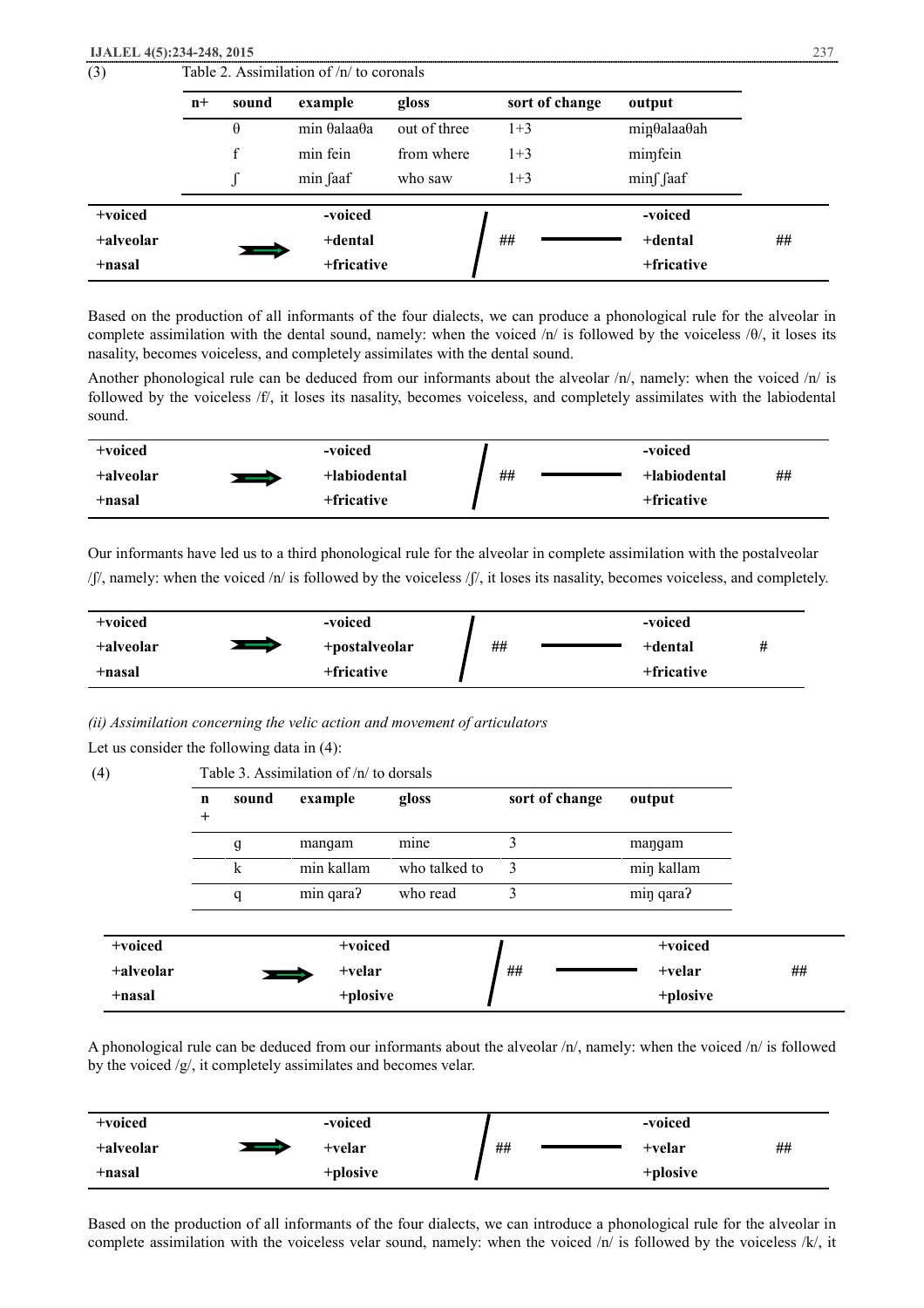becomes voiceless, and completely assimilates with the velar sound.

| +voiced   |   | +voiced  |    | +voiced  |    |
|-----------|---|----------|----|----------|----|
| +alveolar | ļ | +uvular  | ## | +uvular  | ## |
| +nasal    |   | +plosive |    | +plosive |    |

According to our informants, a third phonological rule can be presented for the alveolar /n/ in complete assimilation with the uvular  $/q$ , namely: when the voiced  $/n$  is followed by the voiceless  $/q$ , it becomes voiceless, and completely assimilates with the uvular sound.

*(iii) Assimilation concerning pharyngealization and movement of articulators* 

Let us consider the following data in (5):

(5) Table 4. Assimilation of /n/ to pharyngeals

|           | $n+$ | sound           | example                        | gloss      | sort of change | output                   |    |
|-----------|------|-----------------|--------------------------------|------------|----------------|--------------------------|----|
|           |      | $f^{\varsigma}$ | min t <sup>s</sup> aariq       | from Tarik |                | min t <sup>s</sup> aariq |    |
|           |      | ð <sup>s</sup>  | $min \delta$ <sup>s</sup> arab | who hit    | 3              | min ð <sup>s</sup> arab  |    |
|           |      | $S^{\varsigma}$ | min s <sup>s</sup> aalih       | from Saleh | 3              | min s <sup>s</sup> aalih |    |
|           |      |                 |                                |            |                |                          |    |
| +voiced   |      |                 | -voiced                        |            |                | -voiced                  |    |
| +alveolar |      |                 | +alveolar                      |            |                | +alveolar                |    |
| $+nasal$  |      |                 | +plosive                       | ##         |                | +plosive                 | ## |
|           |      |                 | +pharyngealized                |            |                | +pharyngealized          |    |

Based on the production of all informants of the four dialects, we can produce a phonological rule for the alveolar /n/ in partial assimilation with the pharyngealized /t<sup>o</sup>/ sound, namely: when the voiced /n/ is followed by the voiceless /t<sup>o</sup>/, it becomes voiceless pharyngealized, and partially assimilates with the adjacent sound.

| +voiced                     | +voiced         |    | +voiced         |    |
|-----------------------------|-----------------|----|-----------------|----|
| +alveolar                   | +dental         | ## | +dental         | ## |
| +nasal<br>$\longrightarrow$ | +fricative      |    | +fricative      |    |
|                             | +pharyngealized |    | +pharyngealized |    |

Another phonological rule can be deduced from our informants about the alveolar  $/n/$ , namely: when the voiced  $/n/$  is followed by the pharyngealized voiceless  $\frac{\delta\mathbf{S}}{\delta}$ , pharyngealized, and partially assimilates with the adjacent sound.

| +voiced   |            | -voiced         |    | -voiced         |    |
|-----------|------------|-----------------|----|-----------------|----|
| +alveolar |            | +alveolar       |    | +alveolar       |    |
| +nasal    | +fricative |                 | ## | +fricative      | ## |
|           |            | +pharyngealized |    | +pharyngealized |    |

Our informants have led us to a third phonological rule for the alveolar in partial assimilation with the alveolar /sˁ/, namely: when the voiced  $/n/$  is followed by the voiceless  $\frac{1}{s'}$ , it becomes voiceless, and partially assimilates with the adjacent sound.

5.1.2 /al/ cases

# *(i) the sun /al/*

Grammatically, the /al/ is a definite article. Phonetically, however, the /al/ is of two types. The first is called the sun /al/. The sun /al/ means the /l/ is subject to complete assimilation with the coronals. If the /al/ is followed by an interdental, alveolar, or a prepalatal sound, it completely assimilates with the adjacent sound. Also, the /l/ is dropped and the next consonant is geminated (doubled). For more details on gemination in TD, see Aldubai (2015). It is worthwhile to note that the /al/ must always be in syllable initial position. In other words, the /l/ is in complete assimilation with the coronal consonants in all the Yemeni dialects.

Let us consider the following data in (6):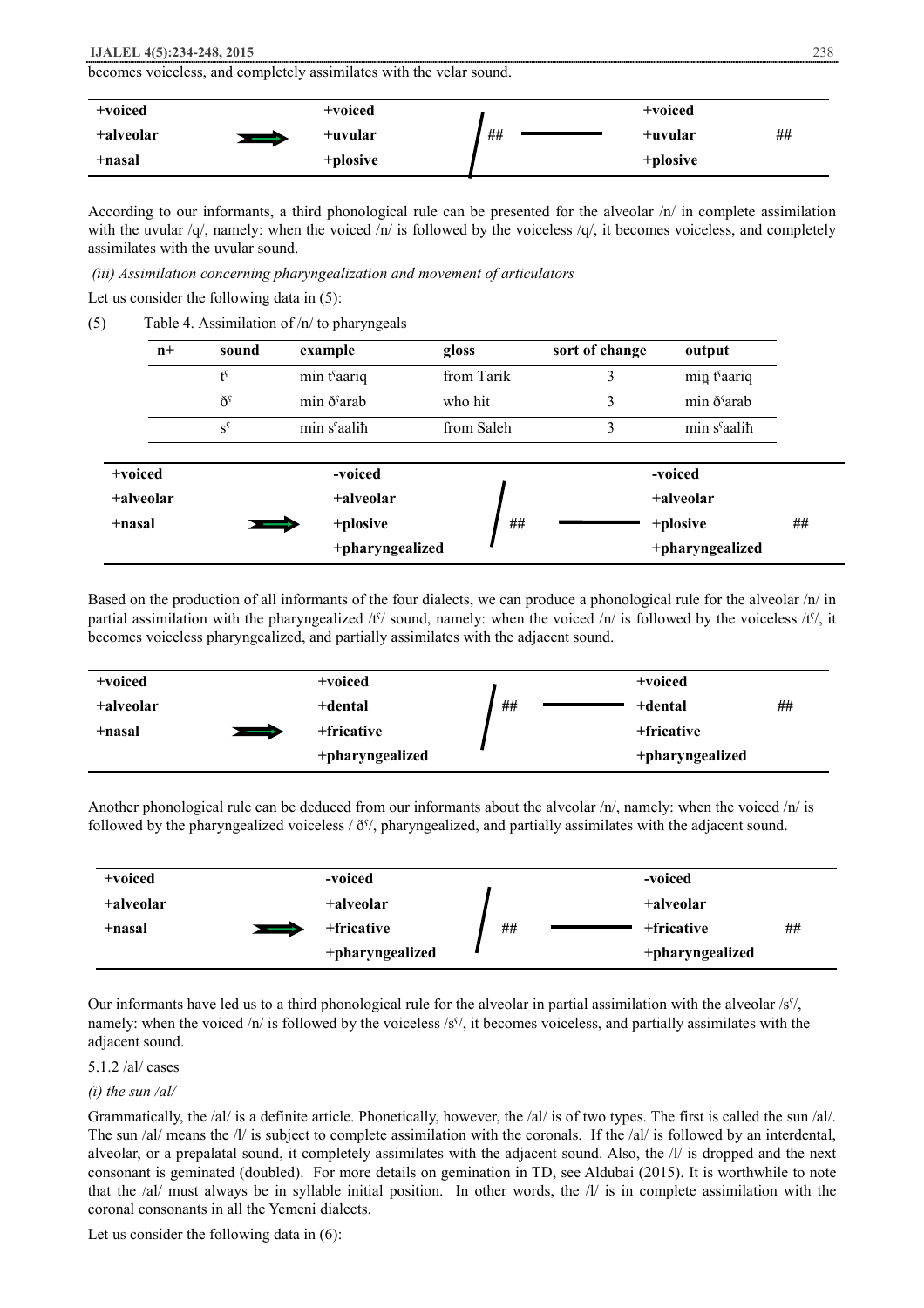(6)

| sound             | example                      | assimilation                           | gloss           |
|-------------------|------------------------------|----------------------------------------|-----------------|
| /t/               | /altamr/                     | /attamr/                               | the dates       |
| $/\theta$         | /al $\theta$ alu: $\theta$ / | $/a\theta\theta$ alu: $\theta$         | Tuesday         |
| $\overline{d}$    | /aldim/                      | /addim                                 | the cat         |
| $\delta/$         | /alðaki/                     | /aððaki/                               | the intelligent |
| $ \mathbf{r} $    | /alrabb/                     | /arnab/                                | the Lord        |
| z                 | /alzaman/                    | /azzaman/                              | the time        |
| $\sqrt{s}$        | /alsama?/                    | /assama?/                              | the sky         |
| /ʃ/               | $\alpha$ lams/               | $a$ (fams)                             | the sun         |
| $\sqrt{s'}$       | /als <sup>s</sup> alaat/     | /as <sup>5</sup> s <sup>6</sup> alaat/ | the prayers     |
| $/t^{s/2}$        | /alt <sup>s</sup> alaaq/     | /at <sup>\cit\rit \didd{d}</sup>       | the divorce     |
| /ð <sup>ς</sup> / | /alð <sup>s</sup> uhr/       | /að <sup>s</sup> ð <sup>s</sup> uhr/   | the noon        |
| $\mathcal{U}$     | /allaħm/                     | /allahm/                               | the meat        |
| /n/               | /alnawm/                     | /alnawm/                               | the sleep       |
|                   |                              |                                        |                 |

Table 5. Assimilation of /al/ to coronals

Based upon the production of the YA informants, we can formulate the following rule:

The /l/ completely assimilates when followed by interdental, dental, alveolar, or postalveolar (coronal) sounds, whether these sounds are voiced or voiceless, provided that the /l/ is in the initial syllable position and receives primary stress. The assimilation causes gemination, i.e., doubling the consonant that replaces the /l/.



#### *(ii) the moon /l/*

The second is called the moon /al/. The moon /al/ means the  $\frac{1}{i}$  is not subject to assimilation with the noncoronals.

The moon /l/ does not feature in all the dialects of the Yemen. However, according to the production of our informants from the inhabitants of the Sabir mountain which belongs to the Ta'iz province, the moon /l/ is in complete assimilation when it is followed by non-coronal sounds (except for the palatal sound) whether it is bilabial, alveolar, postalveolar, velar, uvular, pharyngeal, or glottal. In other words, the speakers of the Sabir area do not distinguish between the sun and the moon /al/; they only produce the moon /al/ except for the palatal. This is illustrated by the following data:

(7) Table 6. Assimilation of /al/ to non-coronals

| sound           | example                           | assimilation | gloss         |
|-----------------|-----------------------------------|--------------|---------------|
| /b/             | /albaab/                          | [abbaab]     | the door      |
| /k/             | /alkalb/                          | [akkalb]     | the dog       |
| /m/             | /almaa?/                          | [ammaa?]     | the water     |
| $/\hbar/$       | $/$ alhima;r $/$                  | [aħħimaar]   | the donkey    |
| /2/             | /al?awlaad/                       | [a??awlaad]  | the boys      |
| /h/             | /alharabah/                       | [ahharabah]  | the escape    |
| $/\chi/$        | $\lambda$ al $\chi$ alq $\lambda$ | [axxalq]     | the creatures |
| /f/             | /alfawz/                          | [affawz]     | the victory   |
| $\sqrt{\Omega}$ | /alfilm/                          | [aʕʕilm]     | the knowledge |
| $/\kappa/$      | /al <sub>kuraab/</sub>            | [aʁʁuraab]   | the crow      |
| /g/             | /algamal/                         | [aggamal]    | the camel     |
| /w/             | /alwalad/                         | [awwalad]    | the boys      |
| $\sqrt{q}$      | /alqalb/                          | [aqqalb]     | the heart     |
|                 |                                   |              |               |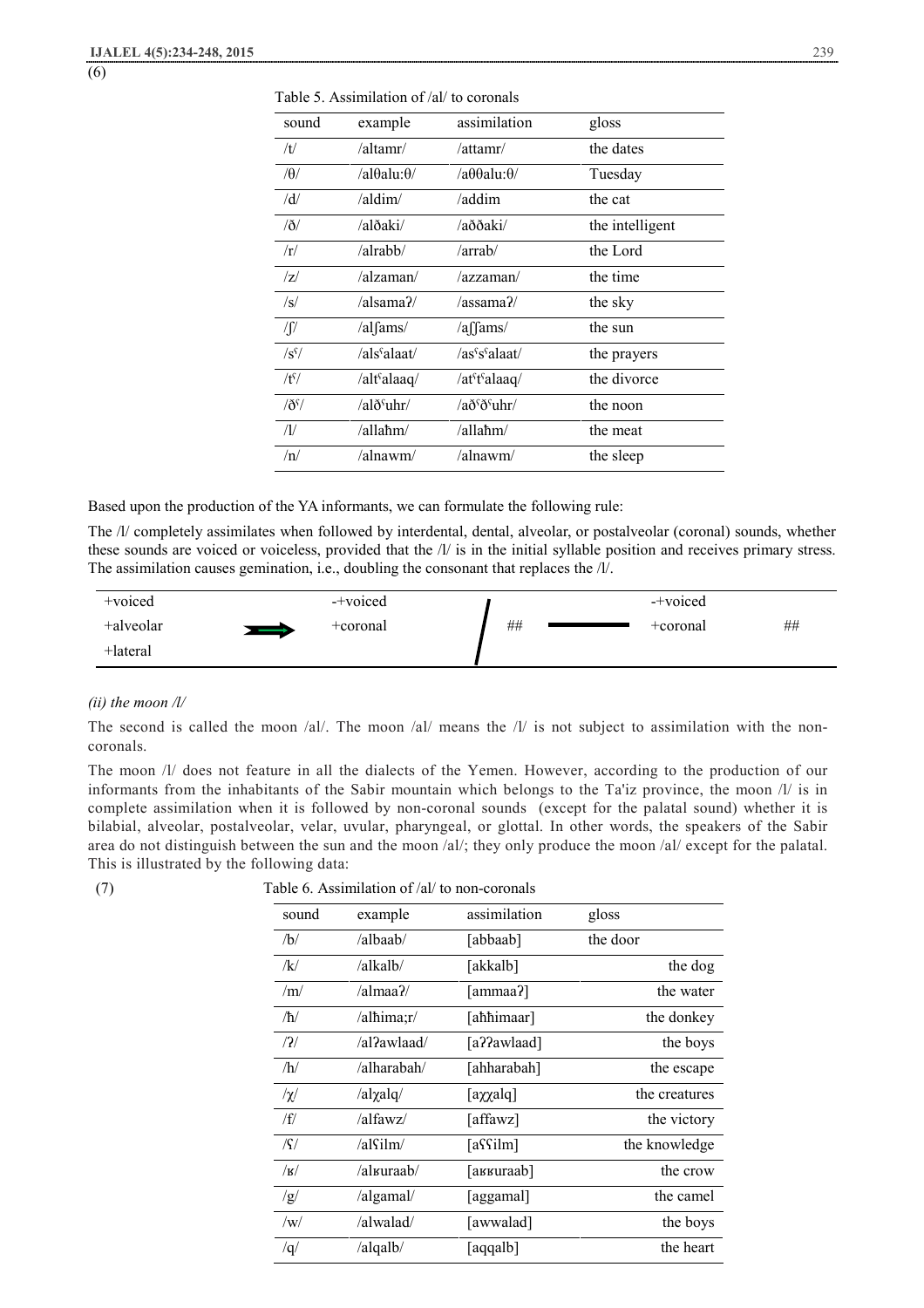The moon /l/ assimilation is an attested phonological process around the city of Ta'iz. This process can be attributed to the fact that the speakers of this dialect oversimplify the rule and assimilate all the consonants whether they are coronals or non-coronals. The only exception of this rule is when  $/1/$  is followed by the palatal sound /j/ such as /aljawm/ and /aljaman/. In this case, the /l/ is not in assimilation with /j/ due to the fact that the /j/ is an adjacent semivowel to /l/. In terms of articulation, this makes it difficult to move from a vowel /a/ to a semivowel /j/.

The data in (8) below is a summary of all the four dialects with regards to the sun and moon  $\frac{1}{\cdot}$ :

(8)

 $\mathbf{r}$ 

|                               |                 |                               | <b>TD</b>                     |                               |                           |                               |
|-------------------------------|-----------------|-------------------------------|-------------------------------|-------------------------------|---------------------------|-------------------------------|
| <b>SA</b>                     |                 | <b>SD</b>                     | Other areas                   | Saber Mount                   | <b>THD</b>                | HD                            |
| /?almadrasah/                 | school          | [?almatraseh]                 | [?almadrasah]                 | [?amadrasah]                  | [?amadrasah]              | [?almadrasah]                 |
| /?alma[qur/                   | odorous plant   | [?almafgur]                   | [?alma[qur]                   | [?ama[qur]                    | [2amafq <sup>k</sup> ur]  | [?alma[Gur]                   |
| /?alħaami/                    | The hot         | [?alħaami]                    | [?alħaami]                    | [?aħaami]                     | [?amħaami]                | [?alħaami]                    |
| /?almusta aan/                | the support     | [?almusta aan]                | [?almusta aan]                | [?amusta aan]                 | [?amusta?aan]             | [?almusta aan]                |
| /?alhilaal/                   | The crescent    | [?alhilaal]                   | [?alhilaal]                   | [?ahilaal]                    | [?amhilaal]               | [?alhilaal]                   |
| /?alwardah/                   | The flower      | [?alwardeh]                   | [?alwardah]                   | [?awardah]                    | [?amwardah]               | [?alwardah]                   |
| /?alwaliimah/                 | The banquet     | [?alwaliimeh]                 | [?alwaliimah]                 | [?awaliimah]                  | [?amwaliimah]             | [?alwaliimah]                 |
| /?aljaman/                    | The Yemen       | [?aljaman]                    | [?aljaman]                    | [?aljaman]                    | [?amjaman]                | [?aljaman]                    |
| /?aljawm/                     | today           | [?aljawm]                     | [?aljawm]                     | [?aljawm]                     | [?amjawm]                 | [?aljawm]                     |
| /?algamal/                    | The camel       | [?alʤamal]                    | [?algamal]                    | [?agamal]                     | [?amgamal]                | [?aldʒamal]                   |
| /?alganbijah/                 | The dagger      | [?alʤanbijah]                 | [?alganbijah]                 | [?aganbijah]                  | [?amganbijah]             | [?alʤanbijah]                 |
| /?alħamaam/                   | The pigeons     | [?alħamaam]                   | [?alħamaam]                   | [?aħamaam]                    | [?amħamaam]               | [?alħamaam]                   |
| /?alħanal/                    | The snake       | [?alħana[]                    | [?alħana[]                    | [?aħanaʃ]                     | [?amħana[]                | [?alħana[]                    |
| /?almuð°iif/                  | The host        | [?almuð <sup>c</sup> iif]     | [?almuð <sup>c</sup> iif]     | [?amuð <sup>c</sup> iif]      | [?ammuð <sup>c</sup> iif] | [?almuð <sup>c</sup> iif]     |
| /?alʕijaal/                   | The boys        | [?alʕijaal]                   | [?alʕijaal]                   | [ʔaʕijaal]                    | [?am ijaal]               | [?alʕijaal]                   |
| /?alʁudrah/                   | The dark        | [?alʁudreh]                   | [?alʁudrah]                   | [?aʁudrah]                    | [?amʁudrah]               | [?alʁudrah]                   |
| /?alfaa?idah/                 | usefulness      | [?alfaa?ideh]                 | [?alfaa?idah]                 | [?afaa?idah]                  | [?amfaa?idah]             | [?alfaa?idah]                 |
| /?algarjah/                   | The village     | [?algarjah]                   | [?algarjah]                   | [?aqarjah]                    | [?amgarjah]               | [?alGarjah]                   |
| /?alkabiir/                   | The big         | [?alkabiir]                   | [?alkabiir]                   | [?akabiir]                    | [?amkabiir]               | [?alkabiir]                   |
| /?al?aalah/                   | The machine     | [?al?aalah]                   | [?al?aalah]                   | [?a?aalah]                    | [?am?aalah]               | [?al?aalah]                   |
| /?alħaasibah/                 | The calculator  | [?alħaasibah/                 | [?alħaasibah]                 | [?aħaasibah]                  | [?amħaasibah]             | [?alħaasbah]                  |
| /?al?awwal/                   | The first       | [?al?awwal/                   | [?al?awwal]                   | [7a?awwal]                    | [?am?awwal]               | [?al?awwal]                   |
| /?al?awlaad/                  | The boys        | [?al?awlaad]                  | [?al?awlaad]                  | [?a?wlaad]                    | [?am?awlaad]              | [?al?awlaad]                  |
| /?al?abjað <sup>s</sup> /     | The white       | [?al?abjað <sup>ç</sup> ]     | $[?a1?abja\delta']$           | [?a?abjað']                   | [?am?abjað°]              | [?al?abjað <sup>c</sup> ]     |
| /?al?adawaat/                 | The instruments | [?al?adawaat]                 | [?al?adawaat]                 | [?a?adawaat]                  | [?am?adawaat]             | [?al?adawaat]                 |
| /?albaab/                     | The door        | [?albaab]                     | [?albaab]                     | [?abaab]                      | [?ambaab]                 | [?albaab]                     |
| /?albat <sup>c</sup> aarijah/ | The battery     | [?albat <sup>c</sup> aarijah] | [?albat <sup>c</sup> aarijah] | [?albat <sup>c</sup> aarijah] | [?albat'aarijah]          | [?albat <sup>c</sup> aarijah] |

Table 7. Assimilation of /al/ to coronals & non-coronals in Saber Mount

Table (7) displays data that show the definite article /al/ when it is followed by coronal or noncoronal sounds. This is in line with the analysis put forward by Kenstowicz (1994). However, in the THD, the sound /l/ is transformed to /m/ in the sun and moon /al/ when it is followed by any sound without exception. Changing /l/ into /m/ is not only specific to the people of Tihamah but it also features in the dialect of the tribe of Hashid to the north of Sana'a.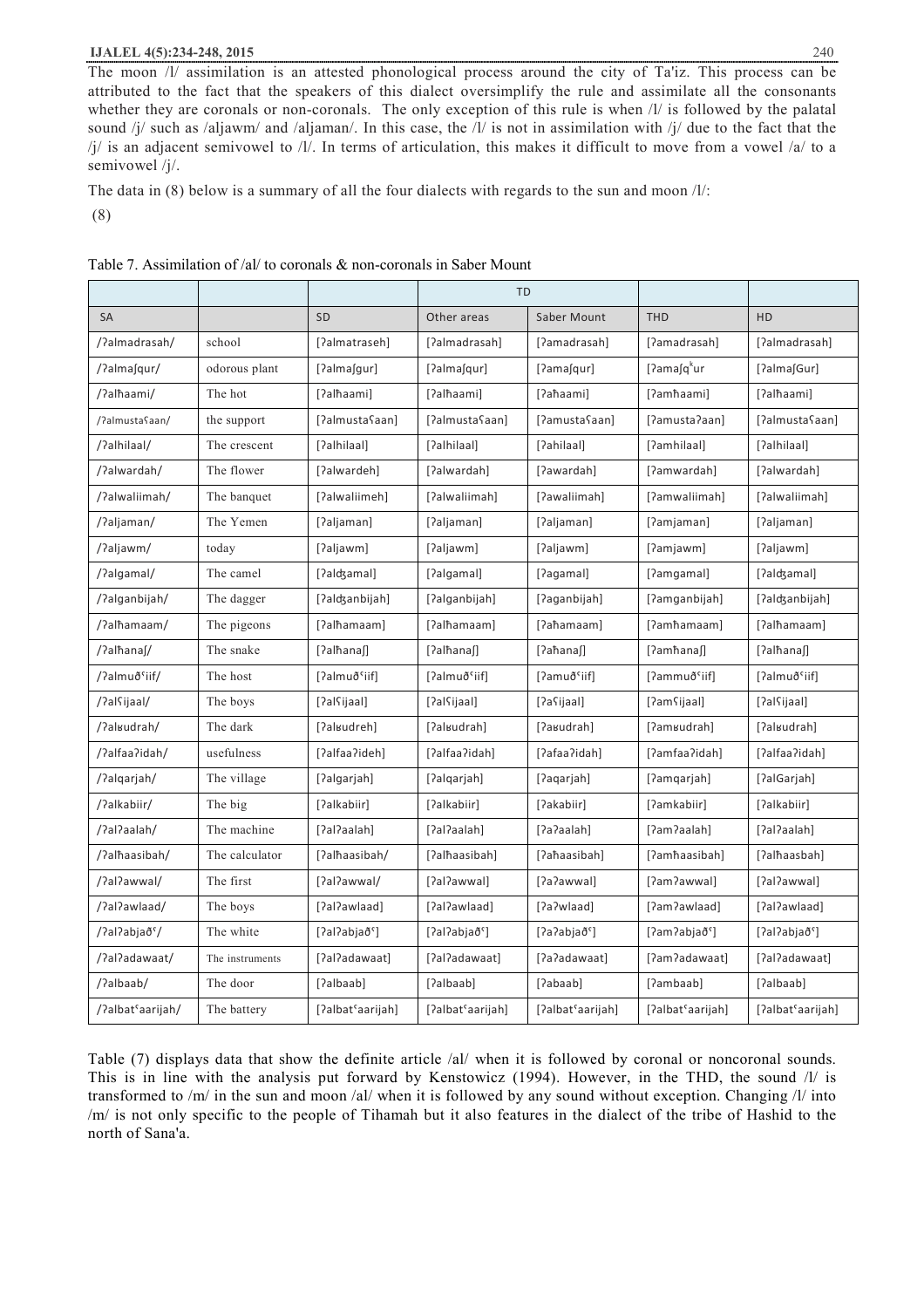5.1.3 /t/ cases

Let us consider the following data in (9):

(9) Table 8. Assimilation of /t/ to coronals

| Pant daari  | Pan daari  | you know          |
|-------------|------------|-------------------|
| Pant Oaani  | ?an θaani  | you are different |
| Pant ðaahib | ?an ðaahib | are you going     |
| Pant ðaalim | ?an ðaalim | you are unfair    |

Based on our YA informants, we can introduce a phonological rule, namely: the /t/ gets deleted when preceded by /n/ and followed by /d/, /θ/, /ð/. This is explained in the following examples:

#### *5.2 Asymmetrical assimilation types*

Asymmetrical assimilation is a phonological process where the dialects differ from one to another with regards to assimilation. In symmetrical assimilation, all the informants of the four dialects have made unanimous production of assimilation. However, in asymmetrical assimilation, some dialect informants assimilate while others do not. The asymmetrical assimilation can be divided into (i) place assimilation, (ii) voicing assimilation, and (iii) emphasis assimilation. The three types are discussed in terms of coronals (C) and non-coronals (NC).

## *5.2.1 Place Assimilation*

## *5.2.1.1 non-coronal & coronals (NC&C)*

According to our informants, nasal and non-nasal bilabials and labiodentals non-coronals do not assimilate to coronals neither progressively nor regressively in SD, TD, HD, and THD as shown in (10) below:

| (10) | SD:  | /guum naam/                  | [guum naam]                             | 'go sleep'         |
|------|------|------------------------------|-----------------------------------------|--------------------|
|      | TD:  | /quum naam/                  | [quum naam]                             | 'go sleep'         |
|      | HD:  | /Guum naam/                  | [Guum naam]                             | 'go sleep'         |
|      | THD: | $/q^k$ uum naahi/            | $\int q^k$ uum naam                     | 'go sleep'         |
|      | SD:  | /nawm naagis $\frac{5}{7}$   | [nawm naagis $\lceil$ ]                 | 'incomplete sleep' |
|      | TD:  | /nawm naaqis $\frac{5}{7}$   | [nawm naaqis <sup>q</sup> ]             | 'incomplete sleep' |
|      | HD:  | /nawm naaGis <sup>?</sup> /  | [nawm naa $\text{Gis}^{\mathfrak{c}}$ ] | 'incomplete sleep' |
|      | THD: | /nawm naagkis <sup>9</sup> / | [nawm naagkis <sup>9</sup> ]            | 'incomplete sleep' |
|      |      | /?anaam tamaam/              | [?anaam tamaam]                         | 'I sleep well'     |
|      |      | /kalaam saliim/              | [kalaam saliim]                         | 'prefect speech'   |
|      |      | /sajf naadir/                | [sajf naadir]                           | 'precious sword'   |
|      |      | /Saðaab daajim/              | [Saðaab daajim]                         | 'lasting torture'  |
|      |      |                              |                                         |                    |

Similarly, dorsal voiceless velar is not targeted by coronals for place assimilation in all YDs as shown in (11) below:

| (11) | /samak daijrak/ | [samak taijrak]            | 'king fish'       |
|------|-----------------|----------------------------|-------------------|
|      | /bank tidzaari/ | [ban <sup>k</sup> tdzaari] | 'commercial bank' |
|      | /rabbak daari/  | [rabbak daari]             | 'your lord knows' |

*5.2.1.2 non-coronals & non-coronals (NC & NC)*

Place assimilation occurs when the two adjacent consonants are both non-coronals in TD and in THD. However, it does not occur in HD but in SD, a vowel epenthesis occurs across word boundaries as demonstrated by (12) below:

| (12) | SD: | /haq <sub>kaalib/</sub>   | [hagi <i>saalib</i> ] | 'belongs to Ghalib'        |
|------|-----|---------------------------|-----------------------|----------------------------|
|      | TD: | hag realib/               | [har raalib]          | <i>'belongs to Ghalib'</i> |
|      | HD: | hag realib/               | [haG $\alpha$ aalib]  | 'belongs to Ghalib'        |
|      |     | THD: /haq $\alpha$ aalib/ | [hak kaalib]          | 'belongs to Ghalib'        |

The data in (13) show that a vowel is inserted between  $/q$  and  $/k$  in SD. The vowel epenthesis prevents the two sounds to assimilate. In TD and THD, however, a complete assimilation takes place where  $/q/$  is changed to /ʁ/. There is no assimilation in HD as the /q/ is pronounced as a uvular /G/. Similarly, /ʁ/ does not assimilate to the voiceless velar according to the production of all the four dialect informants as explained by (13):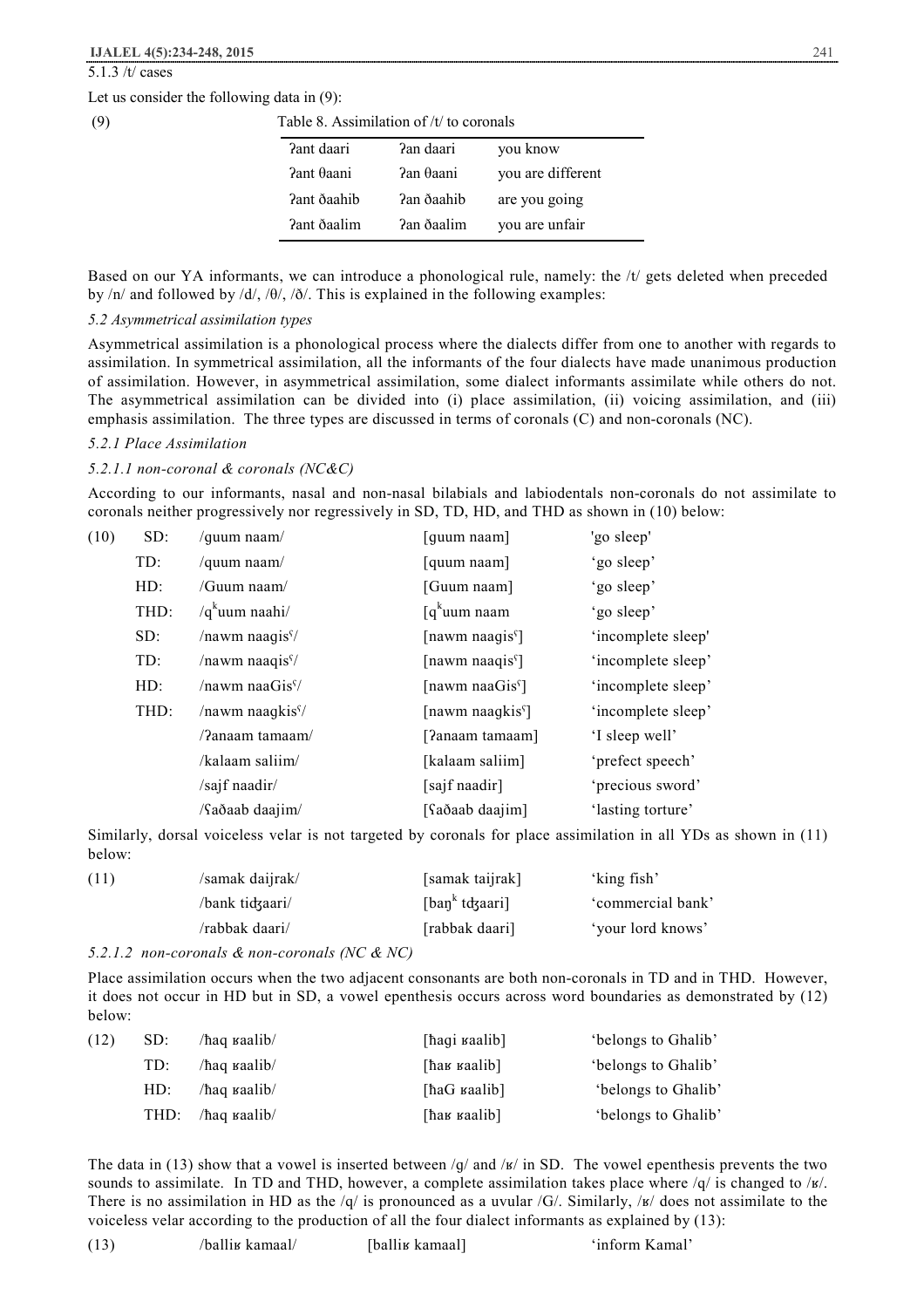|          |           | IJALEL 4(5):234-248, 2015                                   |                                                                                                                                | 242                                                                                                                                                                                                                                                |
|----------|-----------|-------------------------------------------------------------|--------------------------------------------------------------------------------------------------------------------------------|----------------------------------------------------------------------------------------------------------------------------------------------------------------------------------------------------------------------------------------------------|
|          |           |                                                             | However, some informants of THD and HD have changed /x/ to /q/ as in the following example:                                    |                                                                                                                                                                                                                                                    |
|          |           | /ballis kamaal/                                             | [balliq kamaal]                                                                                                                | 'inform Kamal'                                                                                                                                                                                                                                     |
|          |           |                                                             | In HD, $/n/$ assimilates with $/b/$ , when a vowel is inserted before $/n/$ as illustrated by (14) below:                      | The $/n/$ does not assimilate to $/b/$ in TD and THD dialects if the $/n/$ sound is preceded by a consonant; however, if<br>$/n/$ is preceded by a vowel, it assimilates to $/b/$ (cf 16). In SD, a vowel is inserted between the two stop sounds. |
| (14)     | SD:       | /samn baladi/                                               | [samni baladi]                                                                                                                 | 'local ghee'                                                                                                                                                                                                                                       |
|          | TD:       | /samn baladi/                                               | [samn baladi]                                                                                                                  | 'local ghee'                                                                                                                                                                                                                                       |
|          | HD:       | /samn baladi/                                               | [samim baladi]                                                                                                                 | 'local ghee'                                                                                                                                                                                                                                       |
|          | THD:      | /samn baladi/                                               | [samn baladi]                                                                                                                  | 'local ghee'                                                                                                                                                                                                                                       |
|          |           | 2.3.1.3 coronals & non-coronals ( $C \& NC$ )               |                                                                                                                                |                                                                                                                                                                                                                                                    |
|          |           |                                                             | $/q/$ , as shown in (15) below. This has been produced by all dialect informants.                                              | Coronal nasal /n/ assimilates in place to a following labial, labiodental velar stop (oral or nasal), or to a uvular                                                                                                                               |
| (15)     |           | /fein baba/                                                 | [feim baba]                                                                                                                    | 'where's dad?'                                                                                                                                                                                                                                     |
|          |           | /men faaris/                                                | [mem faaris]                                                                                                                   | 'from Faris'                                                                                                                                                                                                                                       |
|          |           | /man kallamak/                                              | [mankallamak]                                                                                                                  | 'who talked to you?'                                                                                                                                                                                                                               |
|          |           | /min qabl/                                                  | $\lceil \min$ qabl $\rceil$                                                                                                    | 'from before'                                                                                                                                                                                                                                      |
|          |           |                                                             | that the pharyngeals cannot be nasalized. This is shown in (16) below:                                                         | Although /n/ assimilates with the uvular /q/, it does not assimilate with the pharyngeals /h/ or /f/ due to the fact                                                                                                                               |
| (16)     |           | /samn haali/                                                | [samn haali]                                                                                                                   | 'good ghee'                                                                                                                                                                                                                                        |
|          | HD:       | /samn haali/                                                | [samin ħaali]                                                                                                                  | 'good ghee'                                                                                                                                                                                                                                        |
|          |           |                                                             | The $\sqrt{S}$ is not part of the THD inventory. It is replaced by the glottal stop $\sqrt{2}$ as demonstrated by (17) below:  |                                                                                                                                                                                                                                                    |
| (17)     |           | /?amn fadan/                                                | [?amn fadan]                                                                                                                   | 'Aden security'                                                                                                                                                                                                                                    |
|          | HD:       | /?amn fadan/                                                | [?amin fadan]                                                                                                                  | 'Aden security'                                                                                                                                                                                                                                    |
|          | THD:      | /?amn fadan/                                                | [?amn ?adan]                                                                                                                   | 'Aden security'                                                                                                                                                                                                                                    |
| $(18)$ : |           |                                                             |                                                                                                                                | Coronal plosives /t, d, t <sup>c</sup> , d <sup>c</sup> / do not assimilate in place to a following labial by all dialect informants as shown in                                                                                                   |
| (18)     | SD:       | /faahid bilhaq/                                             | [faahid pilhag]                                                                                                                | 'witnessed truly'                                                                                                                                                                                                                                  |
|          | TD:       | /faahid bilhaq/                                             | [faahid bilhaq]                                                                                                                | 'witnessed truly'                                                                                                                                                                                                                                  |
|          | HD:       | /faahid bilhaq/                                             | [faahid bilhaG]                                                                                                                | 'witnessed truly'                                                                                                                                                                                                                                  |
|          | THD:      | /faahid bilhaq/                                             | [faahid bimhaq $k$ ]                                                                                                           | 'witnessed truly'                                                                                                                                                                                                                                  |
|          |           |                                                             | However, the /d/ sound assimilates to /b/ in SD and TD as seen in (19) below:                                                  |                                                                                                                                                                                                                                                    |
| (19)     | <b>SD</b> | /masaad bif/                                                | [masaabif]                                                                                                                     | 'there is no'                                                                                                                                                                                                                                      |
|          | <b>SD</b> | /masaad baagi/                                              | [masaab baagi]                                                                                                                 | 'what's left?'                                                                                                                                                                                                                                     |
|          | TD        | /maw fad baaqi/                                             | [maw fab baaqi]                                                                                                                | 'what's left?'                                                                                                                                                                                                                                     |
|          |           |                                                             | The coronal plosives /t, d, t <sup>c</sup> , d/ do not assimilate in place to a following labial nasal, as seen in (20) below: |                                                                                                                                                                                                                                                    |
| (20)     | SD.       | /saarat malikah/                                            | 'Malikah went'                                                                                                                 |                                                                                                                                                                                                                                                    |
|          | TD.       | /sahabat maljoon)                                           | 'withdraw a million'                                                                                                           |                                                                                                                                                                                                                                                    |
|          |           | /mafat bisurfah/                                            | 'passed by quickly'                                                                                                            |                                                                                                                                                                                                                                                    |
| below:   |           |                                                             |                                                                                                                                | Coronal plosives /t, d, t <sup>c</sup> , d <sup>c</sup> / do not assimilate in place to a following non-coronal fricative, as illustrated in (21)                                                                                                  |
| (21)     |           | /bint faahimah/                                             | [bint faahimeh]                                                                                                                | 'understanding girl'                                                                                                                                                                                                                               |
|          |           | /χat <sup>cf</sup> t <sup>c</sup> aat <sup>c</sup> fannaan/ | [xat <sup>c*</sup> t <sup>c*</sup> aat <sup>c*</sup> fannaan]                                                                  | 'creative calligrapher'                                                                                                                                                                                                                            |
|          |           | /balad fawdaa/                                              | [balad fawð <sup>s</sup> aa]                                                                                                   | 'chaotic country'                                                                                                                                                                                                                                  |
|          |           | /marađ fil qalb/                                            | [marað <sup>ç</sup> fil galb]                                                                                                  | 'chaotic country'                                                                                                                                                                                                                                  |
|          |           | /bint xaali/                                                | [bint xaali]                                                                                                                   | 'my cousin'                                                                                                                                                                                                                                        |
|          |           | /?ant sariib/                                               | [?ant wariib]                                                                                                                  | 'you are strange'                                                                                                                                                                                                                                  |
|          |           |                                                             |                                                                                                                                | When coronal fricatives are followed by non-coronals, they are not considered for place assimilation, as shown                                                                                                                                     |

in (22) below: (22) /θalaaθ banaat/ [θalaaθ banaat] 'three girls'

| (L2) | ∕⊎aiaa⊎ banaat⁄ | Tuanaan danaatt        | three girls       |
|------|-----------------|------------------------|-------------------|
|      | ∕naas kaθiir∕   | [naas ka $\theta$ iir] | 'a lot of people' |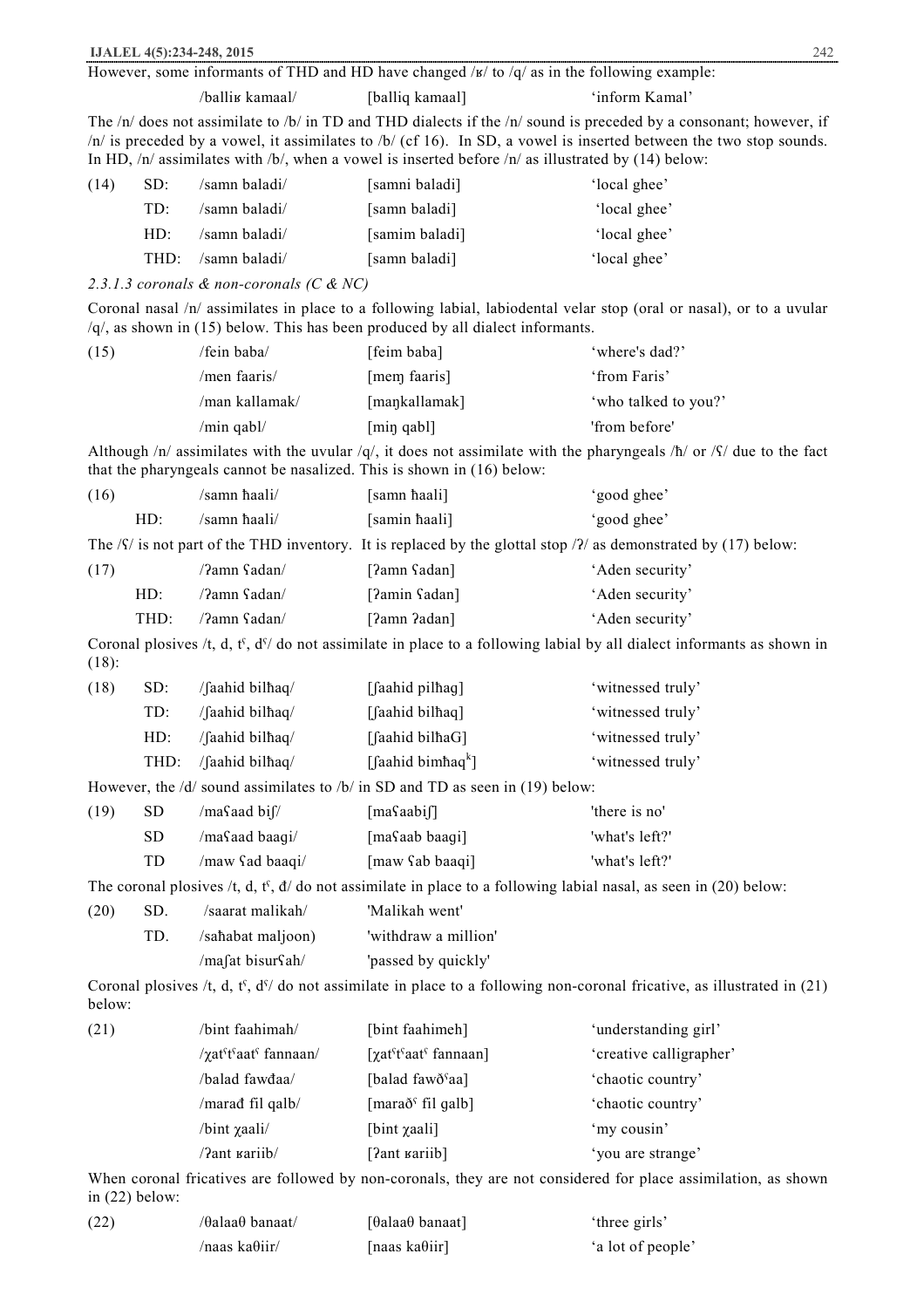Finally, non-nasal coronal sonorants /l, r/ do not assimilate to a following non-coronal, as shown in (23) below:

| (23) | /sail kabiir/  | [sail kabiir]  | 'big torrent'   |
|------|----------------|----------------|-----------------|
|      | /?allail bard/ | [?allajl pard] | 'night is cold' |
|      | /faar kabiir/  | [faar kabiir]  | 'big mouse'     |
|      | /saar basiid/  | [saar bsiid]   | 'went far away' |
|      |                |                |                 |

*5.2.1.4 coronals & coronals (C & C)* 

Coronal sounds will be considered from three different passive articulators: interdental, alveolar, and palatoalveolar. When two juxtaposed coronal sounds do not share a sonorancy feature, no assimilation occurs. However, when the juxtaposed coronals share sonorancy, minor place assimilation occurs. This process triggers voicing and emphasis assimilations, making the two coronals identical. This total assimilation has five exceptions:

- (i) non-nasal sonorants  $\frac{1}{a}$  and  $\frac{r}{a}$  do not assimilate to the nasal  $\frac{r}{n}$ ,
- (ii) the /r/ does not assimilate to /l/, and
- (iii) the strident coronals /s, z, f, z, dz/ do not assimilate to nonstrident coronals /t, t<sup>c</sup>, d, d<sup>c</sup>,  $\theta$ ,  $\delta$ /.
- (iv) within stridents, palatoalveolars  $\int$ ,  $\frac{\pi}{3}$  do not assimilate to alveolars /s, s<sup>c</sup>, z/.
- (v) within palatoalveolar stridents, the affricate /ʤ/ does not assimilate to the fricative /ʃ/.

These phonological facts will be explained below. Examples in (24) below show that when two coronals disagree on sonorancy, no assimilation takes place. This applies to the four dialects:

| (24) | /harr fadiid/  | [harr fadiid]        | 'very hot'        |
|------|----------------|----------------------|-------------------|
|      | /bard fadiid/  | [bard fadiid]        | 'very cold        |
|      | /samn dzabali/ | [samn dzabali]       | 'mountain's ghee' |
| HD:  | /samn dzabali/ | [samin dzabali]      | 'mountain's ghee' |
|      | /burdz naadir/ | [burdz naadir]       | 'rare tower'      |
|      | /χair daa?im/  | [ $\chi$ air daa?im] | 'constant good'   |
|      | /walad la?iim/ | [walad la?iim]       | 'sneaky boy'      |
|      |                |                      |                   |

In (25), we can notice that when the adjacent coronals share sonorancy, place assimilation occurs, making the two coronals identical. Voiced alveolar plosive is in complete assimilation when followed by the voiced dental fricative as has been observed in the four dialects:

| (25) | /Sassiid ðurah/          | [fas <sup>c</sup> iið ðurah] | 'hominy'           |
|------|--------------------------|------------------------------|--------------------|
|      | /bisbaas zufajtiri/      | [bisbaaz zusajtir]           | 'Zuiateri pepper'  |
|      | /bas zant <sup>ç</sup> / | [baz zant $\lceil$ ]         | 'stop showing off' |
|      | /buz sallah/             | [bus sallah]                 | 'pick up a basket' |
|      | /?ant daari/             | [?and daari]                 | 'you know'         |
|      | /?aθaaθ ðahabi/          | [?aθaað ðahabi]              | 'golden furniture' |

Within sonorants, nonnasals trigger total assimilation of the nasal /n/, but not vice versa, as shown in (26). This occurs in all dialects except for SD. However, the process also involves the opposite where nasals trigger assimilation in non-nasals as observed below:

| (26) | /Sinwaan ra?iisi/                  | [Sinwaar ra?iisi]                           | 'main address'         |
|------|------------------------------------|---------------------------------------------|------------------------|
|      | /?addiin lillah/                   | [ $2add$ <sup>t</sup> iil lillah]           | 'religion is to Allah' |
|      | $\gamma$ as <sup>c</sup> r naahil/ | $\lceil \chi \text{as}^c \text{ri}$ naahil] | 'slim waist'           |
|      | $\gamma$ as <sup>c</sup> r naahil/ | $\lceil \chi \text{as}^c \text{ri}$ naahil] | 'slim waist'           |
|      | /s <sup>s</sup> amiil naadir/      | $[s5 amin na1]$                             | 'rare birch'           |
|      |                                    |                                             |                        |

Within non-nasal sonorants,  $/1/$  assimilates to  $/r/$ , but not vice versa, as shown in (27) below:

| (27) | SD:  | /qaal ruuh/       | [gaar ruuħ]            | "he said "go"     |
|------|------|-------------------|------------------------|-------------------|
|      | TD:  | /qaal ruuh/       | [qaar ruuħ]            | 'he said "go"'    |
|      | HD:  | $/$ qaal ruuh $/$ | [Gaar ruuh]            | 'he said "go"'    |
|      | THD: | $/$ qaal ruuh $/$ | $\lceil q^k$ aar ruuh] | 'he said "go"'    |
|      |      | /fukr lillaah/    | [fukr lillaah]         | 'Thanks to Allah' |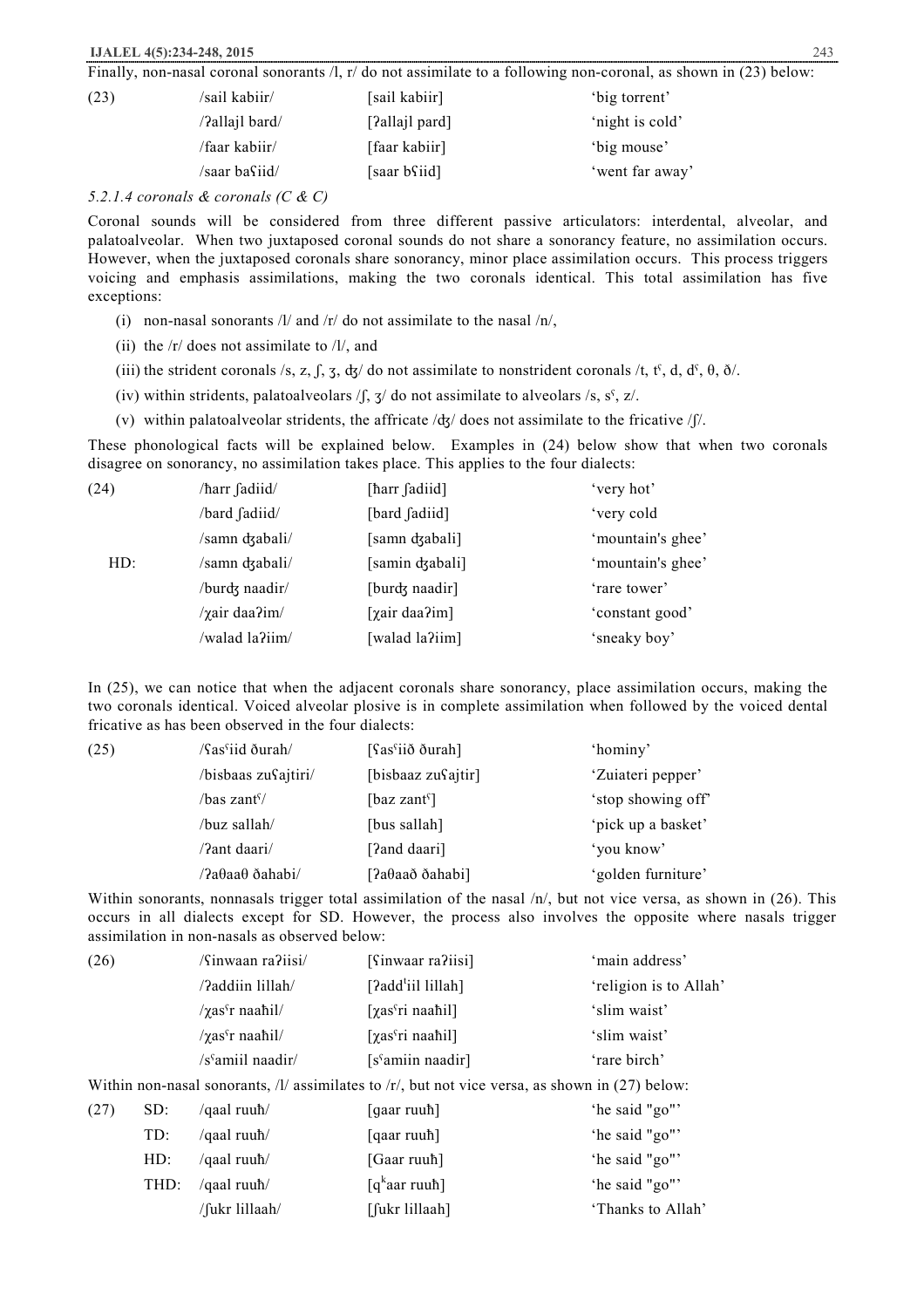Within non-sonorants, the non-stridents /θ/ and /ð/ do not assimilate to the stridents /tˤ/, /ʃ/ /s/, /z/ and /sˤ/ in all the four dialects. Similarly, stridents / $\int$ / /s/, /z/ and /s<sup> $\zeta$ </sup>/ do not assimilate to non-stridents / $\theta$ / and / $\delta$ / as illustrated in (28) below:

| (28) | $/$ hada $\theta$ t <sup>s</sup> aari?/             | [hada $\theta$ t <sup>s</sup> aari?]                    | 'casual incident'        |
|------|-----------------------------------------------------|---------------------------------------------------------|--------------------------|
|      | /haadi $\theta$ faniis/                             | [ħaadiθ ʃaniiſ]                                         | 'horrible accident'      |
|      | $\theta$ aali $\theta$ faaaris/                     | [θaaliθ saaariς]                                        | 'third street'           |
|      | /?aγað zeit/                                        | [?ayað zeit]                                            | 'He took oil'            |
|      | /?ayað furbah/                                      | [?ayað ʃurbah]                                          | 'He took oil'            |
|      | $/2a\theta\theta$ a $\theta$ s <sup>s</sup> aaloon/ | [?aθθaθ s <sup>ς</sup> aaloon]                          | 'He furnished a saloon'  |
|      | /?al?aθaaθ saliim/                                  | [?al?aθaaθ saliim]                                      | 'The furniture is sound' |
|      | $\theta$ aali $\theta$ zijaarah/                    | [θaaliθ zijaarah]                                       | 'third visit'            |
|      | $\pi$ iif $\theta$ aani/                            | $\left[ 1ii \right]$ $\theta$ aani]                     | 'why different'          |
|      | $/mascssc asc 0 aani/$                              | [mas <sup>ç</sup> s <sup>ç</sup> as <sup>ç</sup> θaani] | 'another straw'          |
|      | /haaris $\theta$ aabit/                             | [ħaaris θaabit]                                         | 'permanent guard'        |
|      | /bazz θalaaθah/                                     | [bazz θalaaθah]                                         | 'he picked up three'     |
|      |                                                     |                                                         |                          |

Within postalveolar stridents, the fricative /ʃ/ assimilates completely to the affricate /ʤ/, and vice versa in both SD and HD, but not in TD and THD as the latter two dialects lose /ʤ/ in their phonemic inventory as demonstrated in (29) below:

| (29) | SD: | /maabif dzanbijah/                 | [maabidg dzanbi] | there is no ganbiah'                                                                                                       |
|------|-----|------------------------------------|------------------|----------------------------------------------------------------------------------------------------------------------------|
|      | HD: | $/$ maafi $\int$ d $\tau$ amal $/$ | [maafidʒ dʒamal] | there is no camel'                                                                                                         |
|      |     |                                    |                  | However, we have observed that the above process is not applicable to TD and THD as the affricate $\partial z$ is not part |

However, we have observed that the above process is not applicable to TD and THD as the affricate  $\frac{1}{\sqrt{3}}$  is not part of the phonemic system in these two dialects as shown in the following examples:

| TD $&$ THD:/mahalloof ganbi/ | [math]                                              | 'He is not beside me' |
|------------------------------|-----------------------------------------------------|-----------------------|
| TD & THD:/ma?indanaaf gamal/ | $\lceil \text{ma} \cdot \text{indana} \rceil$ gamal | there is no camel'    |

Within non-stridents, the alveolar /t/ assimilates to the dental / $\theta$ / in all the four dialects as illustrated in (30) below:

| (30) | SD:  | /saarat θela/                     | $[saara\theta \theta ela]$                        | 'She went to Thela'        |
|------|------|-----------------------------------|---------------------------------------------------|----------------------------|
|      | TD:  | $/$ maatat $\theta$ alo $\theta/$ | $\lceil \text{maata}\theta \theta$ alo $\theta$ l | 'She died three years ago' |
|      | HD:  | /raahat 0aani marrah/             | $[raaha\theta \theta \hat{a}$ ani marrah]         | 'she went another time'    |
|      | THD: | $/bukt \theta ula/$               | [bukθ θula]                                       | 'I went to Thula'          |

However, the alveolar /s/, /z/ and the pharyngealized alveolar /s<sup>c</sup>/ do not assimilate to the dental /θ/ as shown in (31) below:

| (31) | SD:  | /qaas $\theta$ awbuh/       | [gaas θawbeh]               | 'he measured his thobe' |
|------|------|-----------------------------|-----------------------------|-------------------------|
|      | TD:  | /qaas $\theta$ awbuh/       | [qaas θawbuh]               | 'he measured his thobe' |
|      | HD:  | /qaas 0awbuh/               | [Gaas θawbuh]               | 'he measured his thobe' |
|      | THD: | /qaas 0awbuh/               | $[q^k$ aas $\theta$ awbuh]  | 'another shirt'         |
|      |      | /mawz θaani/                | [mawz θaani]                | 'different bananas'     |
|      |      | /qamiis <sup>s</sup> θaani/ | [qamiis <sup>{</sup> θaani] | 'another shirt'         |

Within stridents, alveolars assimilate to postalveolars, and vice versa. This has featured in all the four dialects. It is worthwhile to note that in TD and THD, the /ʤ/ is not a segment in the phonemic system of these two dialects. However, in SD, a vowel is inserted between the emphatic /s<sup>o</sup>/ and / $\frac{1}{\sqrt{5}}$  which blocks the assimilation as illustrated in (32) below:

| (32) |           | /?ams fuftuh/            | $[2am]$ [ufteh]                 | 'saw him yesterday'  |
|------|-----------|--------------------------|---------------------------------|----------------------|
|      |           | / $nus^{\zeta}$ dzumlah/ | [ $nus$ <sup>c</sup> i dzumleh] | 'half a sentence'    |
|      | SD:       | /maabif sandawitf/       | [maabis sandawit]]              | 'no sandwich'        |
|      | TD:       | /maafif sandawitf/       | [maafif fandawit]               | 'no sandwich'        |
|      | HD:       | /maafif sandawitf/       | [maafis sandawit]               | 'no sandwich'        |
|      | THD:      | /maafif sandawit         | [maafis sandawit]               | 'no sandwich'        |
|      | $\bullet$ | /Silaadz faamil/         | $[\text{Gilaaf}$ [aamil]        | 'complete treatment' |
|      |           |                          |                                 |                      |

We have also observed that within non-strident obstruents, all segments are triggers and targets of total assimilation (place, voice, and emphasis) in all the four dialects except for HD as shown in (33) below. In SD, the /d/ is usually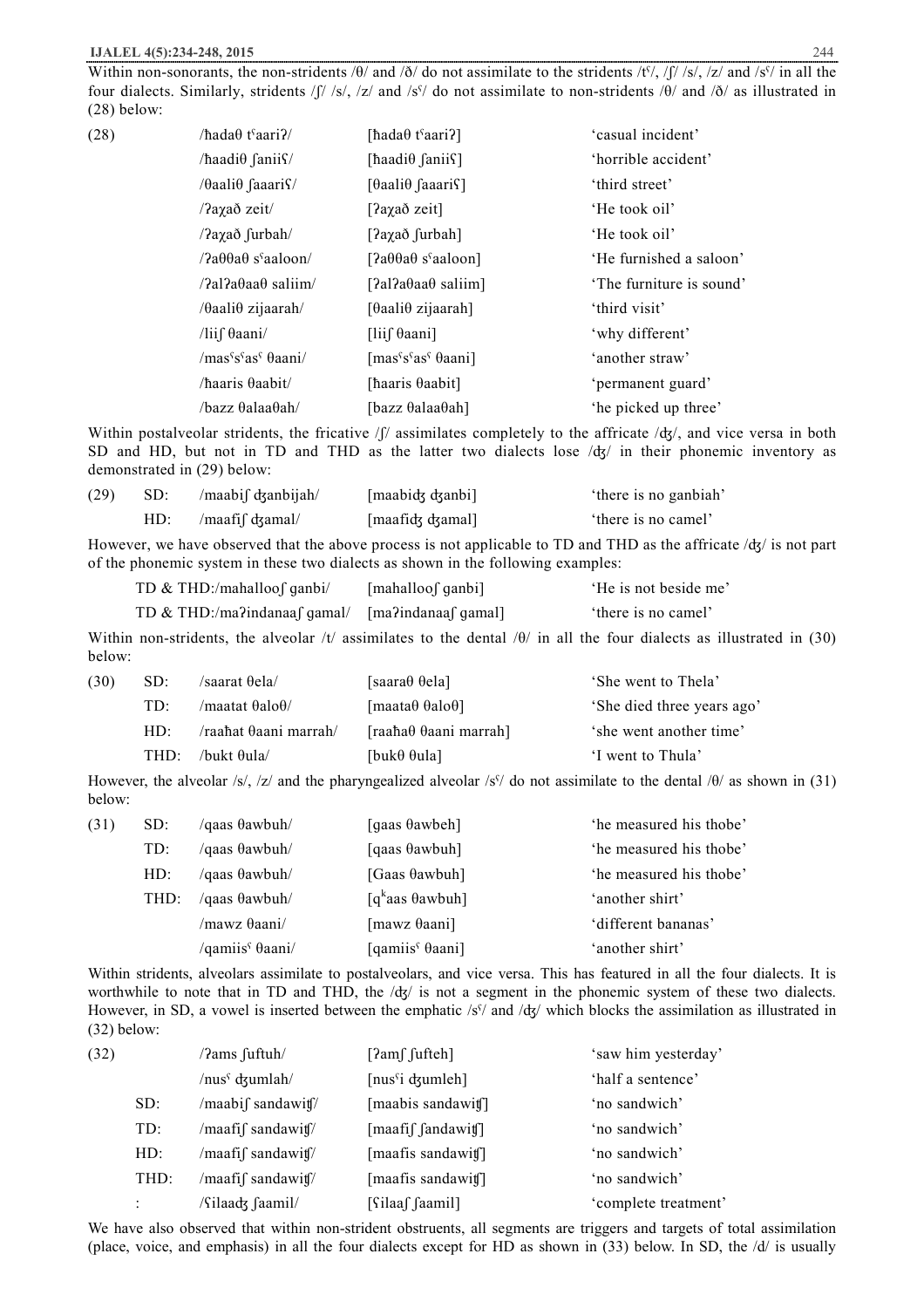devoiced and produced as /t/, while in TD and THD, regressive assimilation occurs in all nonstrident obstruents as demonstrated below:

| (33) | /?akalat 0awm/              | [?akalaθ θawm]                                                | 'ate garlic'      |
|------|-----------------------------|---------------------------------------------------------------|-------------------|
|      | /waahid ðamari/             | [waahið ðammari]                                              | 'one from Thamar' |
| SD:  | /?axað dawrah/              | [ <i>Paxat</i> tawreh]                                        | 'took a session'  |
| TD:  | /?axað dawrah/              | [?axad dawrah]                                                | 'took a session'  |
|      | /?axað dawrah/              | [?axað dawrah]                                                | 'took a session'  |
|      | $\pi$ ard dafiif/           | $\left[\frac{\text{Sar\&\delta}{\text{sar\thinspace}}\right]$ | 'weak show'       |
|      | $\sqrt{2at}$ $\theta$ aani/ | $\lceil \chi a \theta \theta a a \rangle$                     | 'another line'    |

Data produced by our informants have shown that the alveolar /t/ and /d/ assimilate to the pharyngealized / $\delta$ °/ but not the vice versa as shown in (34) below:

| /harakaat ð <sup>s</sup> ahirah/ | [harakaað $\delta$ d $\delta$ ahirah] | 'clear movements'      |
|----------------------------------|---------------------------------------|------------------------|
| /balad ðˤulm/                    | [balað ðˤulm]                         | 'country of injustice' |
| /malaað daa?im/                  | [malaað taa?im]                       | 'permanent shelter'    |
| /ħaðˤ daa?im/                    | $[ha\delta6 daa?im]$                  | 'permanent luck'       |
|                                  |                                       |                        |

*5.2.2 Voicing Assimilation* 

*5.2.2.1 non-coronal and coronals (NC & C)* 

Labials and dorsals are not targeted by coronals for voicing assimilation in all dialects.

# 5.2.2.3 non-coronals & non-coronals (NC & NC)

When two juxtaposed non-coronal sounds are different only in voicing, they are not considered for voicing assimilation. However, when they are different in any other features, voicing assimilation is allowed. The non-application of voicing assimilation is illustrated by examples from SD and HD. In SD, a vowel epenthesis blocks voicing assimilation; in HD,  $/q$  is pronounced as a heavy lenis /G/, which blocks assimilation to /k/. Voicing assimilation is shown in TD & THD as shown in (35) below:

| (35) | SD:  | /haq kamaal/            | [ħagi kamaal]    | 'belongs to Kamal' |
|------|------|-------------------------|------------------|--------------------|
|      | TD:  | /haq kamaal/            | [ħak kamaal]     | 'belongs to Kamal' |
|      | HD:  | /haq kamaal/            | [ħaG kamaal]     | 'belongs to Kamal' |
|      | THD: | /haq kamaal/            | [ħak kamaal]     | 'belongs to Kamal' |
|      |      | /nusaχ <i>kariibah/</i> | [nusar rariibah] | 'strange copies'   |

The  $/\chi$  undergoes regressive assimilation and becomes voiced  $/\kappa$  as a result of the influence of the adjacent voiced  $/\kappa$ in all the four dialects.

#### 5.2.2.3 coronals & non-coronals (C & NC)

Based on the production of our informants, voice assimilation between coronals and non-coronals does not occur in the four dialects.

*5.2.3 Emphasis Assimilation* 

#### *5.2.3.1 non-coronal and coronals (NC & C)*

By emphasis we mean the sounds that are pharyngeals or pharyngealized. The pharyngeals are /χ/ and /ʁ/ and the pharyngealized sounds are /s<sup>c</sup>, t<sup>c</sup>,  $\delta$ <sup>c</sup>,  $d$ . Labials and dorsals are not considered by coronals for emphatic assimilation in all the four Yemeni dialects under investigation as illustrated by (36) below:

| (36) | /baab s <sup>s</sup> ariir/ | [baab $sc$ ariir]                       | 'a small door'     |
|------|-----------------------------|-----------------------------------------|--------------------|
|      | /baab s <sup>s</sup> ariir/ | [baab zariir]                           | 'a small door'     |
|      | /baab s <sup>s</sup> ariir/ | [baab $sc$ ariir]                       | 'a small door'     |
|      | /baab s <sup>s</sup> ariir/ | [baab $sc$ ariir]                       | 'a small door'     |
| SD:  | /haq t <sup>s</sup> aarik/  | [ħagi tˤaarik]                          | 'belongs to Tarek' |
| TD:  | /haq t <sup>s</sup> aarik/  | [haq taarik]                            | 'belongs to Tarek' |
| HD:  | /haq t <sup>s</sup> aarik/  | [ħaG tˤaarik]                           | 'belongs to Tarek' |
| THD: | /haq t <sup>s</sup> aarik/  | [haq <sup>k</sup> t <sup>s</sup> aarik] | 'belongs to Tarek' |
|      |                             |                                         |                    |

In TD, we have observed that the sound /s<sup>o</sup>/ in words like /s<sup>o</sup>aʁiir/ is pronounced as /z/ [zaʁiir] by uneducated informants of this dialect. However, educated informants of TD pronounce /sˁ/ as it is pronounced in standard Arabic. We have also observed that in TD, our uneducated informants produce  $\langle f \rangle$  as a depharyngealized [t]. However, their educated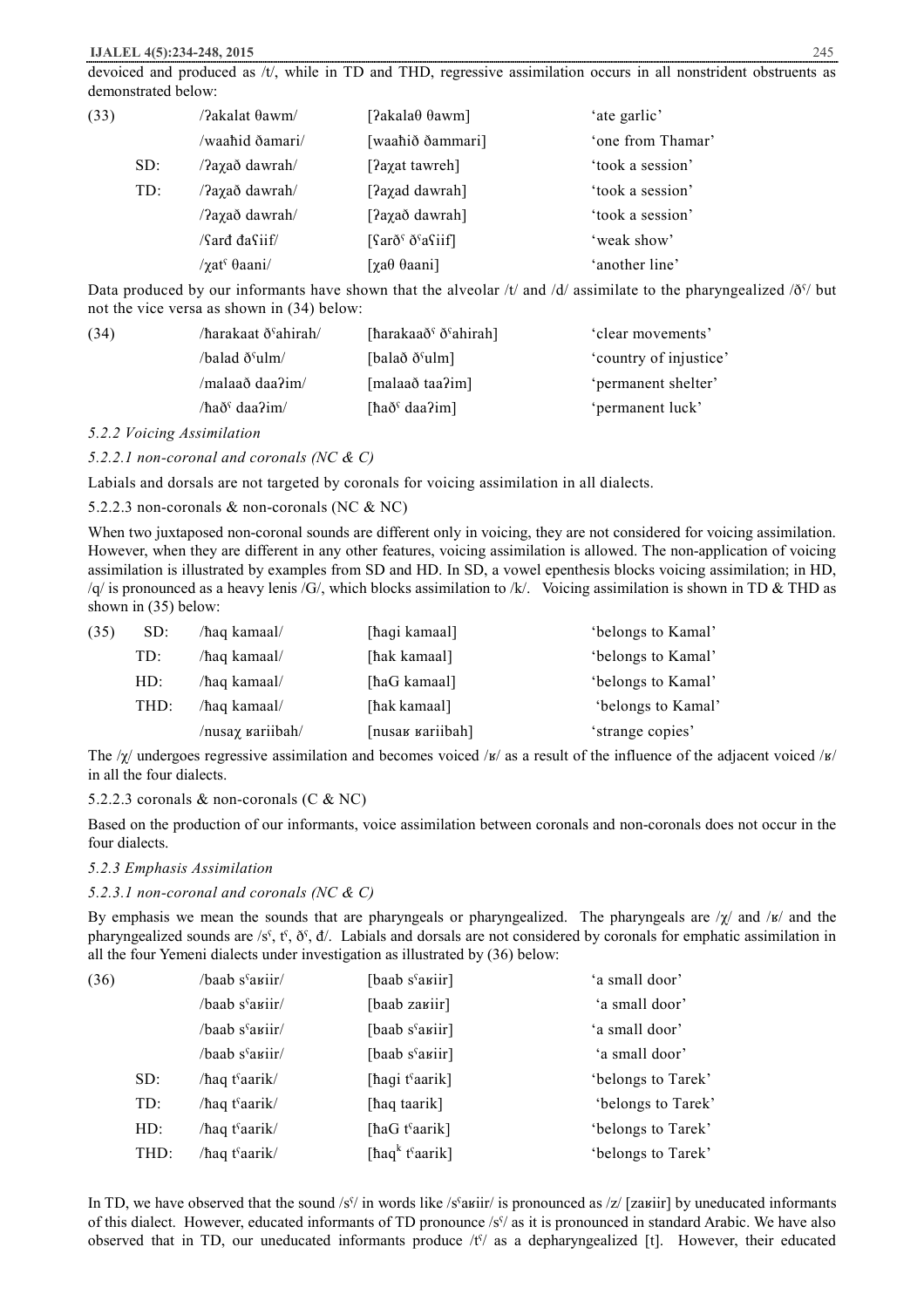counterparts pronounce /t<sup>o</sup>/ as similar to the other three dialects SD, HD, and THD as shown in the above examples.

#### 5.2.3.2 non-coronal and non-coronals (NC & NC)

The bilabial /b/ neither assimilates to pharyngeals nor to pharyngealized sounds. In SD, a vowel is inserted across word boundaries, which prevents the occurrence of any assimilation as illustrated in (37) below:

| (37) | SD: | /qalb yaaif/                                                             | [galb xaaif]                  | 'frightened heart' |
|------|-----|--------------------------------------------------------------------------|-------------------------------|--------------------|
|      | TD: | /qalb $\gamma$ aaif/                                                     | [qalb xaaif]                  | 'frightened heart' |
|      | HD: | /qalb $\gamma$ aaif/                                                     | [Galb xaaif]                  | 'frightened heart' |
|      |     | THD: $\frac{\text{qalb}}{\text{qalb}}$ $\frac{\text{qalb}}{\text{qalb}}$ | $\lceil q^k a \rceil b$ yaaif | 'frightened heart' |

### *5.2.3.2 coronals & coronals (C & C)*

We can claim that coronals are in complete assimilation with the pharyngealized coronals and the vice versa in all the four dialects as shown in (38):

| (38) | /walad ðˤasiif/                           | [walað <sup>ç</sup> ð <sup>ç</sup> astif]           | 'weak boy'          |
|------|-------------------------------------------|-----------------------------------------------------|---------------------|
|      | /walad s <sup>s</sup> arriir/             | [wala s <sup>s</sup> s <sup>s</sup> auriir]         | 'little boy'        |
|      | /fus <sup>s</sup> zumurrud/               | [fuz zumurrud]                                      | 'emerald stone'     |
|      | /qamiis <sup>s</sup> zaa?id/              | [qamiiz zaa?id]                                     | 'extra shirt'       |
|      | /kaas s <sup>s</sup> aliit <sup>s</sup> / | [kaas ssaliit ]                                     | 'cup of sesame oil' |
|      | /?ant t <sup>s</sup> ajjib/               | [ $2ant5$ t <sup>s</sup> ajjib]                     | 'you're kind'       |
|      | /Sarð <sup>s</sup> ðahabi/                | $\lceil$ farð <sup><math>\zeta</math></sup> ðahabi] | 'golden show        |
|      | /walad đaabih/                            | [walað <sup>ç</sup> ðˤaabiħ]                        | 'bored boy'         |
|      |                                           |                                                     |                     |

### **6. Conclusion**

Based on the production of our four dialect informants, we can conclude the following observations:

(i) Symmetrical phonological process: our conclusion includes the following:

- 1) Aassimilation involving the articulators are more common than the assimilation involving voicing and emphasis.
- 2)  $/n/$  becomes velar [ŋ] when it is followed by velar or uvular stops.
- 3) /n/ becomes interdental [ɱ] when it is followed by dental sounds.
- 4) /n/ loses its voicelessness when it is followed by voiceless sounds.
- 5) /n/ changes the place of articulation when it is followed by  $\theta$ ,  $\int$ ,  $\theta$ .
- 6) /n/ is dentalized when it is followed by /θ/, postalveolarized when it is followed by /ʃ/, labiodentalized when it is followed by /f/. In all these cases, the state of the glottis is changed and /n/ becomes devoiced.
- 7)  $/n/$  assimilates when it is followed by the pharyngealized  $/δ$ <sup> $\ell$ </sup>.
- 8) When the definite article (al) is followed by coronal sounds, it is always in complete assimilation. The  $/1/$  is dropped and the next consonant is geminated.
- 9) In Sabir mountain, the /l/ is in complete assimilation when it is followed by coronal or noncoronals, except for the palatal /j/.
- 10) /t/ gets deleted when preceded by /n/ and followed by /d/, /θ/, /ð/.
- (ii) Asymmetrical phonological process: our conclusion includes the following:
	- 1) Nasal and non-nasal bilabials and labiodentals non-coronals are not considered for place assimilation neither progressively nor regressively to non-coronals in the four Yemeni dialects under investigation.
	- 2) Dorsal voiceless velar is not targeted by coronals for place assimilation in the four dialects.
	- 3) Place assimilation occurs when the two adjacent consonants are both non-coronals in TD and in THD. However, it does not occur in HD, while in SD, a vowel epenthesis occurs across word boundaries.
	- 4) /n/ does not assimilate to /b/ in TD and THD dialects when /n/ is preceded by a consonant. However, when /n/ is preceded by a vowel, it assimilates to /b/. In SD, a vowel is inserted between the two stop sounds. In HD, /n/ assimilates with /b/, since a vowel is inserted before /n/.
	- 5) Although /n/ assimilates with the uvular /q/, it does not assimilate with the pharyngeals /ħ/ or / $\frac{f}{f}$ / because the pharyngeals cannot be nasalized.
	- 6) Coronal plosives /t, d, t<sup>c</sup>, d<sup>c</sup>/ do not assimilate in place to a following labial in the four dialects.
	- 7) In SD and TD, /d/ assimilates to /b/.
	- 8) Coronal plosives  $/t$ , d,  $t$ <sup>c</sup>, and  $d/d$  on tassimilate in place to a following labial nasal.
	- 9) Coronal plosives /t, d,  $t^c$ ,  $d^{c}$ / do not assimilate in place to a following non-coronal fricative
	- 10) When coronal fricatives are followed by non-coronal fricatives, they do not enjoy place assimilation.
	- 11) Non-nasal coronal sonorants /l, r/ do not assimilate to a following non-coronal.
	- 12) Non-nasal sonorants /l/ and /r/ do not assimilate to the nasal /n/.
	- 13)  $/r/does$  not assimilate to  $/l / in$  all the four dialects.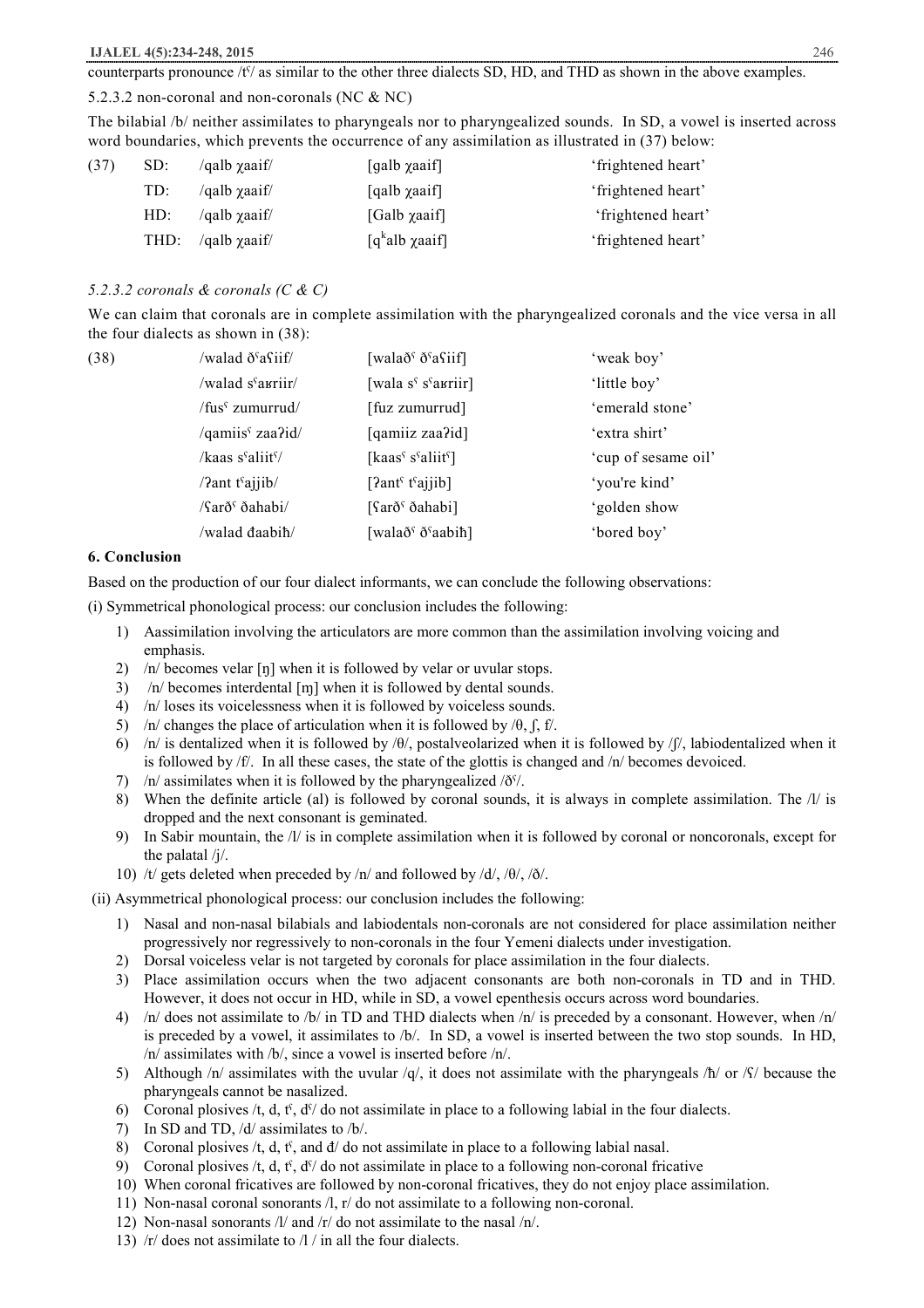- 14) When strident coronals /s, z, f, z, dy/ are followed by non-strident coronals /t, t<sup>c</sup>, d, d<sup>c</sup>,  $\theta$ ,  $\delta$ /, they do not assimilate.
- 15) Within stridents, palatoalveolars  $\int$ ,  $\frac{\pi}{3}$  do not assimilate to alveolars /s, s<sup>c</sup>, z./
- 16) Within palatoalveolar stridents, the affricate  $\langle \frac{dg}{d\alpha} \rangle$  does not assimilate to the fricative  $\int \frac{f}{d\alpha}$
- 17) When the adjacent coronals share sonorancy, place assimilation occurs, making the two coronals identical. Voiced alveolar plosive is in complete assimilation when followed by the voiced dental fricative in all the four dialects.
- 18) Within sonorants, non-nasals trigger total assimilation of the nasal /n/, but not vice versa. This occurs in all the four dialects except for SD. However, the process also involves the opposite where nasals trigger assimilation in non-nasals.
- 19) Within non-nasal sonorants, /l/ assimilates to /r/, but not vice versa.
- 20) Within non-sonorants, the non-stridents  $/0/$  and  $/0/$  do not assimilate to the stridents  $/15/$ ,  $/15/$   $/15/$ ,  $/17/$  and  $/15/$  in all the four dialects. Also, stridents /ʃ/, /s/, /z/ and /sˁ/ do not assimilate to non-stridents /θ/ and /ð/.
- 21) Within postalveolar stridents, the fricative /ʃ/ assimilates completely to the affricate /ʤ/, and vice versa in both SD and HD.
- 22) Within non-stridents, the alveolar /t/ assimilates to the dental /θ/ in the four dialects. However, the alveolar /s/,  $|z|$  and the pharyngealized alveolar  $\frac{1}{s'}$  do not assimilate to dental  $\frac{1}{\theta}$ .
- 23) Within stridents, alveolars assimilate to postalveolars, and vice versa in all the four dialects .
- 24) Within non-strident obstruents, all segments are triggers and targets of total assimilation (place, voice, and emphasis) in all the four dialects except for HD. In SD, however,  $\frac{d}{d}$  is usually devoiced and produced as  $/t$ , while in TD and in THD, regressive assimilation occurs in all non-stridents obstruents.
- 25) When alveolar /t/ and /d/ are followed by the pharyngealized / $\delta^{\circ}$ /, they assimilate but not vice versa.
- 26) Labials and dorsals are not targeted by coronals for voicing assimilation in all dialects.
- 27) If two juxtaposed non-coronal sounds are different only in voicing, they are not considered for voicing assimilation .
- 28)  $/\chi$  undergoes regressive assimilation and becomes voiced  $/\kappa$  as a result of the influence of the adjacent voiced /ʁ/ in all dialects and by all informants. Voice assimilation between a coronal and a non-coronal does not occur in the four dialects.
- 29) Labials and dorsals are not considered by coronals for emphatic assimilation in all the four dialects.
- 30) The coronal  $\frac{d}{dx}$  assimilates completely to the pharyngealized dental  $\frac{\delta}{\delta}$  in all the four dialects.
- 31) Coronals are in complete assimilation with the pharyngealized coronals. The /d/ undergoes regressive assimilation with the pharyngealized /sˁ/ in all the four dialects.
- 32) Emphasis assimilation only occurs between a coronal and a non-coronal when place assimilation also occurs.
- 33) Nasals are more likely targets than stops. However, stops are more targets than non-nasal sonorants and fricatives.
- 34) Coronals are better targets than non-coronals.
- 35) Stops are more likely triggers than nasals. However, nasals are more likely triggers than fricatives.
- 36) Labials are better place triggers than velars. However, velars are more likely triggers than coronals. In terms of the position of target, coronals are usually in assimilation to non-coronals.
- 37) As for the target manner, nasal sonorants are better targets than non-nasal sonorants.
- 38) Stridents are less likely targets than nonstridents. However, affricates are less likely targets than fricatives. Palatoalveolars are less likely targets than the alveolars.
- 39) As for trigger manner, nasal sonorants are less likely triggers than non-nasal sonorants.
- 40) Non-stridents are less likely triggers than stridents.
- 41) Fricatives are less likely triggers than affricates.
- 42) As for the trigger place, alveolars are more likely triggers than palatoalveolars.

# **Acknowledgements**

I would like to thank Professor Hussein Abdul-Raof of Leeds University, United Kingdom, for his critical comments, assistance and proofreading during the earlier drafts of this paper.

# **References**

Abercrombie, D. (1980). *Elements of General Phonetics.* Edinburgh: Edinburgh University Press.

Al-Ani, S. (1970). *Arabic Phonology.* The Hague: Mouton.

Aldubi, N. (2015). 'The impact of geminates on the duration of the preceding and following vowels in Ta'zi dialect'. *In Arab World Journal* (Awej), 6(1), 335-358.

Boersma, Paul (1998). *Functional Phonology: Formalizing the Interactions Between Articulatory and Perceptual Drives.* The Hague: Holland Academic Graphics.

Card, E. (1983). 'A phonetic and phonological study of Arabic emphasis'. Unpublished Ph.D. dissertation. Cornell University.